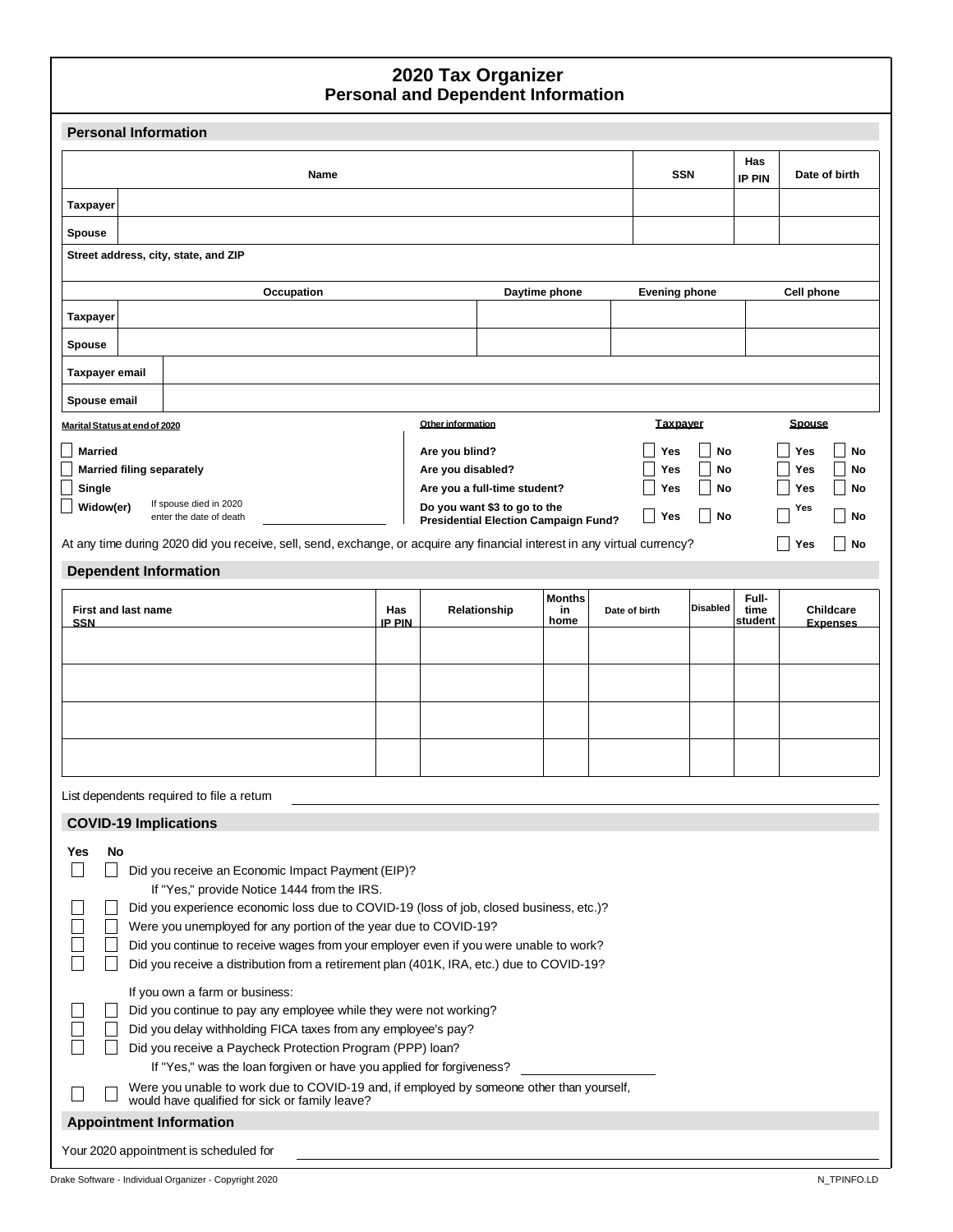|                                                                   |                  |         | <b>Additional Taxpayer Information</b> |                                                                                                                       |          |                 |                      |                      |  |
|-------------------------------------------------------------------|------------------|---------|----------------------------------------|-----------------------------------------------------------------------------------------------------------------------|----------|-----------------|----------------------|----------------------|--|
| Name:                                                             |                  |         |                                        |                                                                                                                       |          |                 | SSN:                 |                      |  |
| <b>Estimates</b>                                                  |                  |         |                                        |                                                                                                                       |          |                 |                      |                      |  |
|                                                                   | Date paid        | Federal | Date paid<br>Amount                    | <b>Resident state</b>                                                                                                 | Amount   | Date paid       | <b>Resident city</b> | Amount               |  |
| Overpayment applied<br>from $2019$                                |                  |         |                                        |                                                                                                                       |          |                 |                      |                      |  |
| First quarter                                                     |                  |         |                                        |                                                                                                                       |          |                 |                      |                      |  |
| Second quarter                                                    |                  |         |                                        |                                                                                                                       |          |                 |                      |                      |  |
| Third quarter                                                     |                  |         |                                        |                                                                                                                       |          |                 |                      |                      |  |
| Fourth quarter                                                    |                  |         |                                        |                                                                                                                       |          |                 |                      |                      |  |
| Additional payments                                               |                  |         |                                        |                                                                                                                       |          |                 |                      |                      |  |
| <b>Account Information for Deposits or Withdrawals</b>            |                  |         |                                        |                                                                                                                       |          |                 |                      |                      |  |
|                                                                   |                  |         | <b>Bank</b>                            | <b>Bank</b>                                                                                                           |          | Type of account |                      | Use this account for |  |
| Name of bank                                                      |                  |         | routing number                         | account number                                                                                                        | Checking | <b>Savings</b>  | <b>Deposits</b>      | Withdrawals          |  |
|                                                                   |                  |         |                                        |                                                                                                                       |          |                 |                      |                      |  |
| <b>Identfication Information</b>                                  |                  |         |                                        |                                                                                                                       |          |                 |                      |                      |  |
| <b>Taxpayer</b>                                                   |                  |         |                                        |                                                                                                                       |          |                 |                      |                      |  |
| Type of photo ID                                                  | Driver's license |         | State-issued photo ID                  |                                                                                                                       |          |                 |                      |                      |  |
| Driver's license or state-issued photo ID number                  |                  |         |                                        |                                                                                                                       |          |                 |                      |                      |  |
| State the driver's license or state-issued photo ID was issued in |                  |         |                                        |                                                                                                                       |          |                 |                      |                      |  |
| Issue date of the driver's license or state-issued photo ID       |                  |         |                                        |                                                                                                                       |          |                 |                      |                      |  |
| Expiration date of the driver's license or state-issued photo ID  |                  |         |                                        |                                                                                                                       |          |                 |                      |                      |  |
| Spouse<br>Type of photo ID                                        | Driver's license |         | State-issued photo ID                  |                                                                                                                       |          |                 |                      |                      |  |
| Driver's license or state-issued photo ID number                  |                  |         |                                        |                                                                                                                       |          |                 |                      |                      |  |
| State the driver's license or state-issued photo ID was issued in |                  |         |                                        |                                                                                                                       |          |                 |                      |                      |  |
|                                                                   |                  |         |                                        |                                                                                                                       |          |                 |                      |                      |  |
| Issue date of the driver's license or state-issued photo ID       |                  |         |                                        |                                                                                                                       |          |                 |                      |                      |  |
| Expiration date of the driver's license or state-issued photo ID  |                  |         |                                        | <u> Liston de la construcción de la construcción de la construcción de la construcción de la construcción de la c</u> |          |                 |                      |                      |  |
|                                                                   |                  |         |                                        |                                                                                                                       |          |                 |                      |                      |  |
|                                                                   |                  |         |                                        |                                                                                                                       |          |                 |                      |                      |  |
|                                                                   |                  |         |                                        |                                                                                                                       |          |                 |                      |                      |  |
|                                                                   |                  |         |                                        |                                                                                                                       |          |                 |                      |                      |  |
|                                                                   |                  |         |                                        |                                                                                                                       |          |                 |                      |                      |  |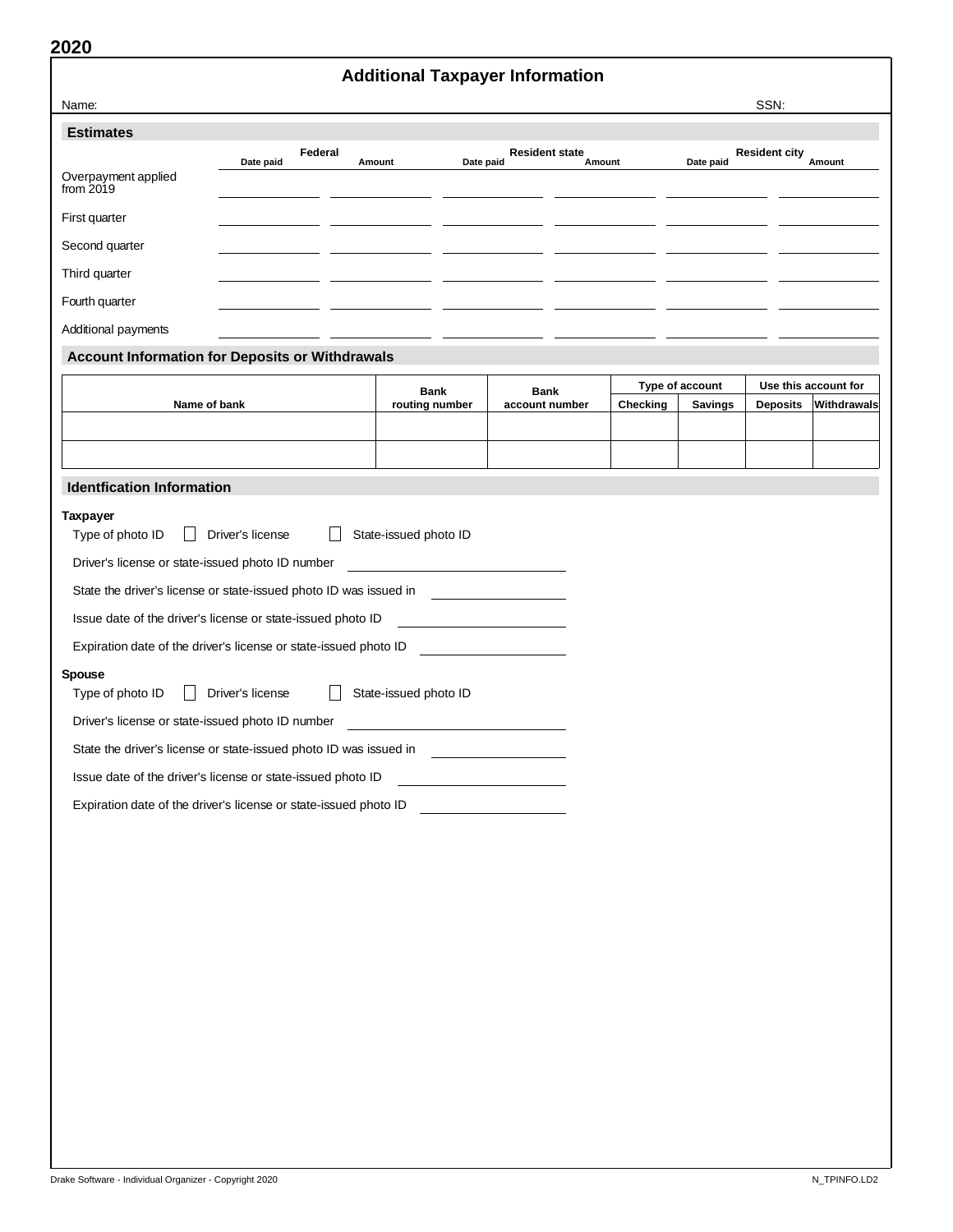# **Healthcare Coverage Questionnaire**

| Name:      |     |                                                                                                                                                                                                |                            |                                | SSN:                             |
|------------|-----|------------------------------------------------------------------------------------------------------------------------------------------------------------------------------------------------|----------------------------|--------------------------------|----------------------------------|
|            |     | <b>Healthcare Information</b>                                                                                                                                                                  |                            |                                |                                  |
|            |     | Member of household<br>for healthcare purposes                                                                                                                                                 | Covered<br>the entire year | Covered less<br>than 12 months | No healthcare<br>coverage at all |
|            |     |                                                                                                                                                                                                |                            |                                |                                  |
|            |     |                                                                                                                                                                                                |                            |                                |                                  |
|            |     |                                                                                                                                                                                                |                            |                                |                                  |
|            |     |                                                                                                                                                                                                |                            |                                |                                  |
|            |     |                                                                                                                                                                                                |                            |                                |                                  |
|            |     |                                                                                                                                                                                                |                            |                                |                                  |
|            |     |                                                                                                                                                                                                |                            |                                |                                  |
|            |     |                                                                                                                                                                                                |                            |                                |                                  |
|            |     |                                                                                                                                                                                                |                            |                                |                                  |
|            |     |                                                                                                                                                                                                |                            |                                |                                  |
| <b>YES</b> | NO. |                                                                                                                                                                                                |                            |                                |                                  |
|            |     | Did anyone other than you or your spouse pay for healthcare coverage for anyone listed above?                                                                                                  |                            |                                |                                  |
|            |     | Did you pay for healthcare coverage for anyone not listed above?                                                                                                                               |                            |                                |                                  |
|            |     | If you had coverage for any part of the year:                                                                                                                                                  |                            |                                |                                  |
|            |     | Where was the policy obtained?<br>Employer / Medicare / Medicaid / Marketplace(Exchange) / Other                                                                                               |                            |                                |                                  |
|            |     | If you didn't have coverage part or all of the year:                                                                                                                                           |                            |                                |                                  |
|            |     | Answer YES if the following applies to any member of the household<br>Was your previous insurance policy canceled in 2020?                                                                     |                            |                                |                                  |
|            |     | Was coverage offered by your employer or your spouse's employer?                                                                                                                               |                            |                                |                                  |
|            |     | Are you a member of a federally recognized Indian tribe?                                                                                                                                       |                            |                                |                                  |
|            |     | Are you eligible for services through an Indian healthcare provider?                                                                                                                           |                            |                                |                                  |
|            |     | Are you a member of a healthcare sharing ministry?                                                                                                                                             |                            |                                |                                  |
|            |     | Did you live in the United States the entire year?                                                                                                                                             |                            |                                |                                  |
|            |     | Are you enrolled in TRICARE?                                                                                                                                                                   |                            |                                |                                  |
|            |     | Did you apply for CHIP coverage?                                                                                                                                                               |                            |                                |                                  |
|            |     | Do any of the following apply to you? Do NOT indicate which one.                                                                                                                               |                            |                                |                                  |
|            |     | • Became homeless                                                                                                                                                                              |                            |                                |                                  |
|            |     | Evicted in the past six months, or facing eviction or foreclosure<br>۰                                                                                                                         |                            |                                |                                  |
|            |     | • Received a shut-off notice from a utility company                                                                                                                                            |                            |                                |                                  |
|            |     | Recently experienced domestic violence<br>۰                                                                                                                                                    |                            |                                |                                  |
|            |     | • Recently experienced the death of a close family member                                                                                                                                      |                            |                                |                                  |
|            |     | Recently experienced a fire, flood, or other natural or human-caused disaster<br>۰<br>that resulted in substantial damage to your property<br>Filed for bankruptcy in the last six months<br>۰ |                            |                                |                                  |
|            |     | • Incurred unreimbursed medical expenses in the last 24 months that resulted in substantial debt                                                                                               |                            |                                |                                  |
|            |     | • Experienced unexpected increases in essential expenses due to caring for an<br>ill, disabled, or aging family member                                                                         |                            |                                |                                  |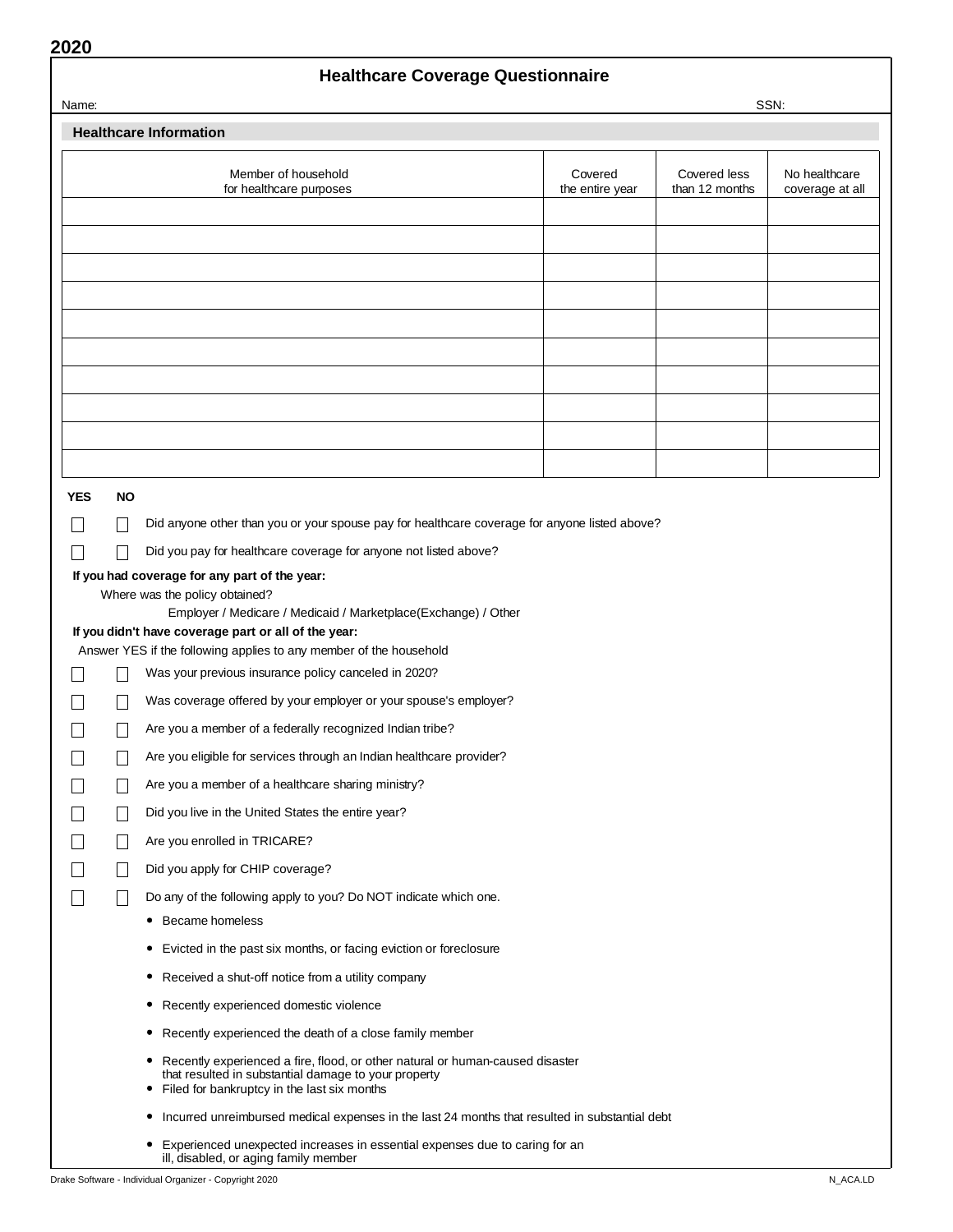| <b>Income</b>                                                                                                            |                  |
|--------------------------------------------------------------------------------------------------------------------------|------------------|
| Name:                                                                                                                    | SSN:             |
| <b>Wages &amp; Salaries</b>                                                                                              |                  |
| Provide all copies of Form W-2                                                                                           | 2020 federal     |
| Employer name                                                                                                            | wages            |
|                                                                                                                          |                  |
|                                                                                                                          |                  |
|                                                                                                                          |                  |
|                                                                                                                          |                  |
|                                                                                                                          |                  |
|                                                                                                                          |                  |
|                                                                                                                          |                  |
|                                                                                                                          |                  |
|                                                                                                                          |                  |
|                                                                                                                          |                  |
|                                                                                                                          |                  |
| <b>Retirement</b><br>Provide all copies of Form 1099-R                                                                   |                  |
|                                                                                                                          | 2020             |
| Payer name                                                                                                               | distribution     |
|                                                                                                                          |                  |
|                                                                                                                          |                  |
|                                                                                                                          |                  |
|                                                                                                                          |                  |
|                                                                                                                          |                  |
|                                                                                                                          |                  |
|                                                                                                                          |                  |
|                                                                                                                          |                  |
|                                                                                                                          |                  |
| Did you take a distribution from an IRA and give it to an organization eligible to receive tax-deductible contributions? | $\Box$<br>Yes No |
| Form 1099-Misc and Form 1099-NEC Income                                                                                  |                  |
| Provide all copies of Forms 1099-MISC and 1099-NEC                                                                       |                  |
| Payer name                                                                                                               | 2020<br>amount   |
|                                                                                                                          |                  |
|                                                                                                                          |                  |
|                                                                                                                          |                  |
|                                                                                                                          |                  |
|                                                                                                                          |                  |
|                                                                                                                          |                  |
|                                                                                                                          |                  |
|                                                                                                                          |                  |
|                                                                                                                          |                  |
|                                                                                                                          |                  |
|                                                                                                                          |                  |
|                                                                                                                          |                  |
|                                                                                                                          |                  |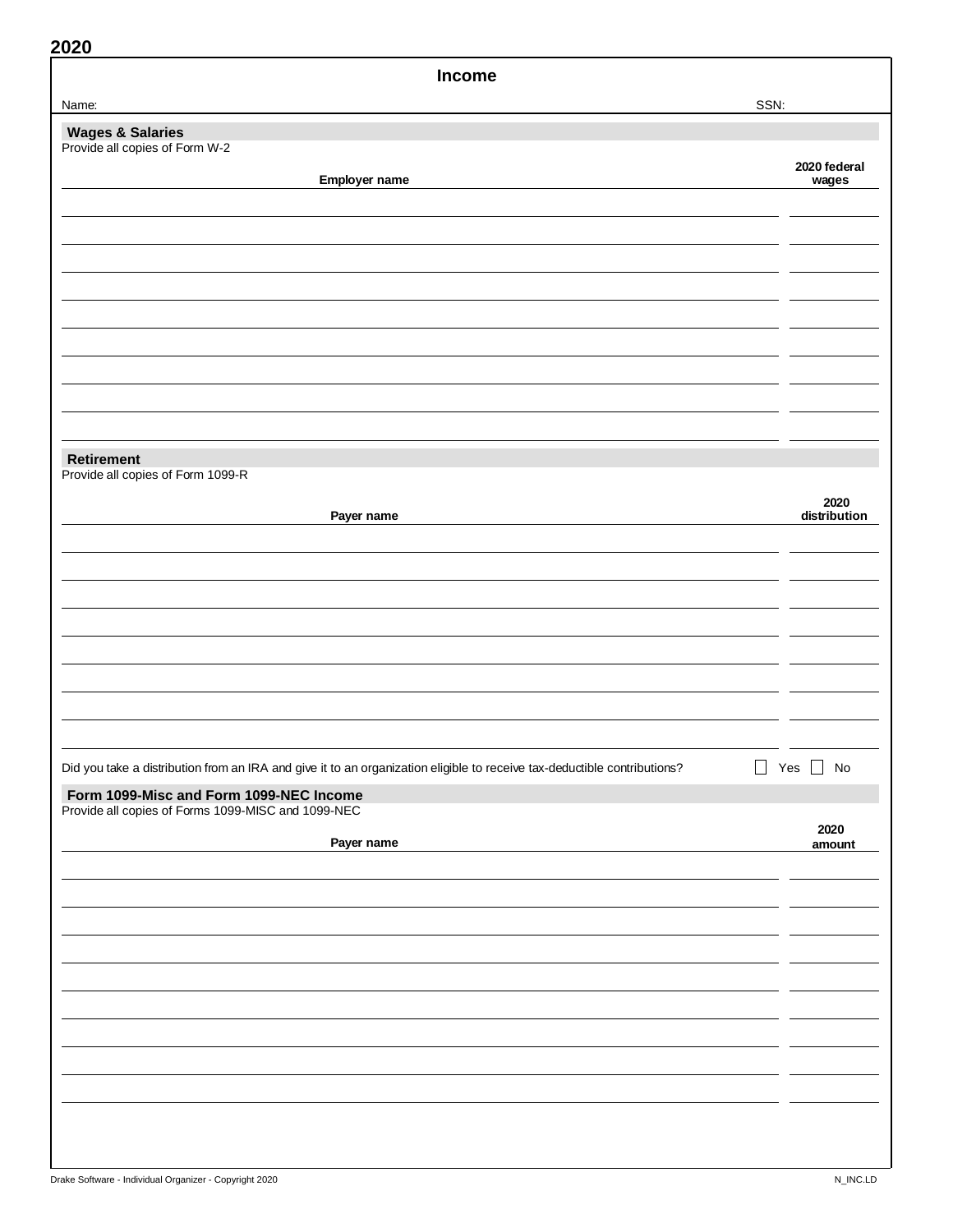| <b>Income</b>                                                                                                                       |                       |                        |
|-------------------------------------------------------------------------------------------------------------------------------------|-----------------------|------------------------|
| Name:                                                                                                                               | SSN:                  |                        |
| <b>Dividend Income</b>                                                                                                              |                       |                        |
| Provide all copies of Form 1099-DIV & other statements that report dividend income                                                  | 2020                  | 2020                   |
| Account number<br>Payer name                                                                                                        | ordinary<br>dividends | qualified<br>dividends |
|                                                                                                                                     |                       |                        |
|                                                                                                                                     |                       |                        |
|                                                                                                                                     |                       |                        |
|                                                                                                                                     |                       |                        |
|                                                                                                                                     |                       |                        |
|                                                                                                                                     |                       |                        |
|                                                                                                                                     |                       |                        |
|                                                                                                                                     |                       |                        |
|                                                                                                                                     |                       |                        |
|                                                                                                                                     |                       |                        |
| <b>Interest Income</b>                                                                                                              |                       |                        |
| Provide all copies of Form 1099-INT, Form 1099-OID and other statements that report interest income<br>Account number<br>Payer name |                       | 2020<br>interest       |
|                                                                                                                                     |                       |                        |
|                                                                                                                                     |                       |                        |
|                                                                                                                                     |                       |                        |
|                                                                                                                                     |                       |                        |
|                                                                                                                                     |                       |                        |
|                                                                                                                                     |                       |                        |
|                                                                                                                                     |                       |                        |
|                                                                                                                                     |                       |                        |
|                                                                                                                                     |                       |                        |
|                                                                                                                                     |                       |                        |
| If any interest income listed above is from a seller-financed mortgage, provide the payer's ID number and address                   |                       |                        |
|                                                                                                                                     |                       |                        |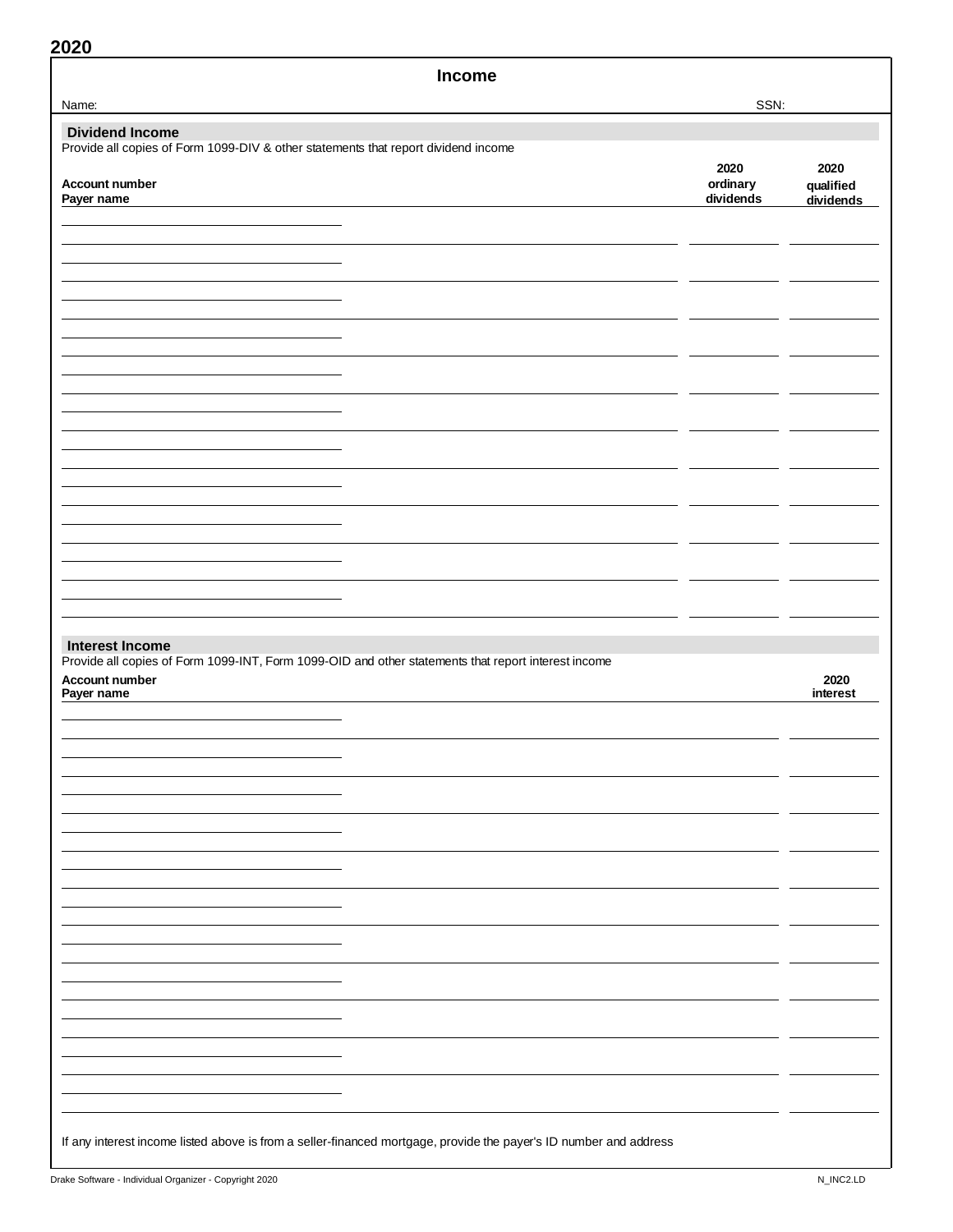|                                                                                                                                                                                                                                | <b>Sale of Capital Assets</b>                                                                                         |                   |              |                       |             |
|--------------------------------------------------------------------------------------------------------------------------------------------------------------------------------------------------------------------------------|-----------------------------------------------------------------------------------------------------------------------|-------------------|--------------|-----------------------|-------------|
| Name:                                                                                                                                                                                                                          |                                                                                                                       |                   |              | SSN:                  |             |
| Sale of Capital Assets (not reported on Form 1099-B)                                                                                                                                                                           |                                                                                                                       |                   |              |                       |             |
| Provide all brokerage statements<br><b>Description of property</b>                                                                                                                                                             |                                                                                                                       | Date<br>purchased | Date<br>sold | <b>Sales</b><br>price | Cost        |
|                                                                                                                                                                                                                                |                                                                                                                       |                   |              |                       |             |
|                                                                                                                                                                                                                                |                                                                                                                       |                   |              |                       |             |
|                                                                                                                                                                                                                                |                                                                                                                       |                   |              |                       |             |
|                                                                                                                                                                                                                                |                                                                                                                       |                   |              |                       |             |
|                                                                                                                                                                                                                                |                                                                                                                       |                   |              |                       |             |
|                                                                                                                                                                                                                                |                                                                                                                       |                   |              |                       |             |
|                                                                                                                                                                                                                                |                                                                                                                       |                   |              |                       |             |
|                                                                                                                                                                                                                                |                                                                                                                       |                   |              |                       |             |
|                                                                                                                                                                                                                                |                                                                                                                       |                   |              |                       |             |
|                                                                                                                                                                                                                                |                                                                                                                       |                   |              |                       |             |
|                                                                                                                                                                                                                                |                                                                                                                       |                   |              |                       |             |
|                                                                                                                                                                                                                                |                                                                                                                       |                   |              |                       |             |
|                                                                                                                                                                                                                                |                                                                                                                       |                   |              |                       |             |
|                                                                                                                                                                                                                                |                                                                                                                       |                   |              |                       |             |
|                                                                                                                                                                                                                                |                                                                                                                       |                   |              |                       |             |
|                                                                                                                                                                                                                                |                                                                                                                       |                   |              |                       |             |
|                                                                                                                                                                                                                                |                                                                                                                       |                   |              |                       |             |
|                                                                                                                                                                                                                                |                                                                                                                       |                   |              |                       |             |
|                                                                                                                                                                                                                                |                                                                                                                       |                   |              |                       |             |
|                                                                                                                                                                                                                                |                                                                                                                       |                   |              |                       |             |
|                                                                                                                                                                                                                                |                                                                                                                       |                   |              |                       |             |
|                                                                                                                                                                                                                                |                                                                                                                       |                   |              |                       |             |
|                                                                                                                                                                                                                                |                                                                                                                       |                   |              |                       |             |
| <b>Installment Sale Income</b>                                                                                                                                                                                                 |                                                                                                                       |                   |              |                       |             |
| Description of property:                                                                                                                                                                                                       | <u>and the state of the state of the state of the state of the state of the state of the state of the state of th</u> |                   |              |                       |             |
|                                                                                                                                                                                                                                | Date sold <u>entitled</u>                                                                                             |                   |              | 2020                  | Prior years |
|                                                                                                                                                                                                                                |                                                                                                                       |                   |              |                       |             |
|                                                                                                                                                                                                                                |                                                                                                                       |                   |              |                       |             |
|                                                                                                                                                                                                                                |                                                                                                                       |                   |              |                       |             |
|                                                                                                                                                                                                                                |                                                                                                                       |                   |              |                       |             |
|                                                                                                                                                                                                                                |                                                                                                                       |                   |              |                       |             |
| Gross profit percentage education of the context of the context of the context of the context of the context of the context of the context of the context of the context of the context of the context of the context of the c |                                                                                                                       |                   |              |                       |             |
|                                                                                                                                                                                                                                |                                                                                                                       |                   |              |                       |             |
|                                                                                                                                                                                                                                |                                                                                                                       |                   |              |                       |             |
| Property was sold to a related party                                                                                                                                                                                           |                                                                                                                       |                   |              |                       |             |

Drake Software - Individual Organizer - Copyright 2020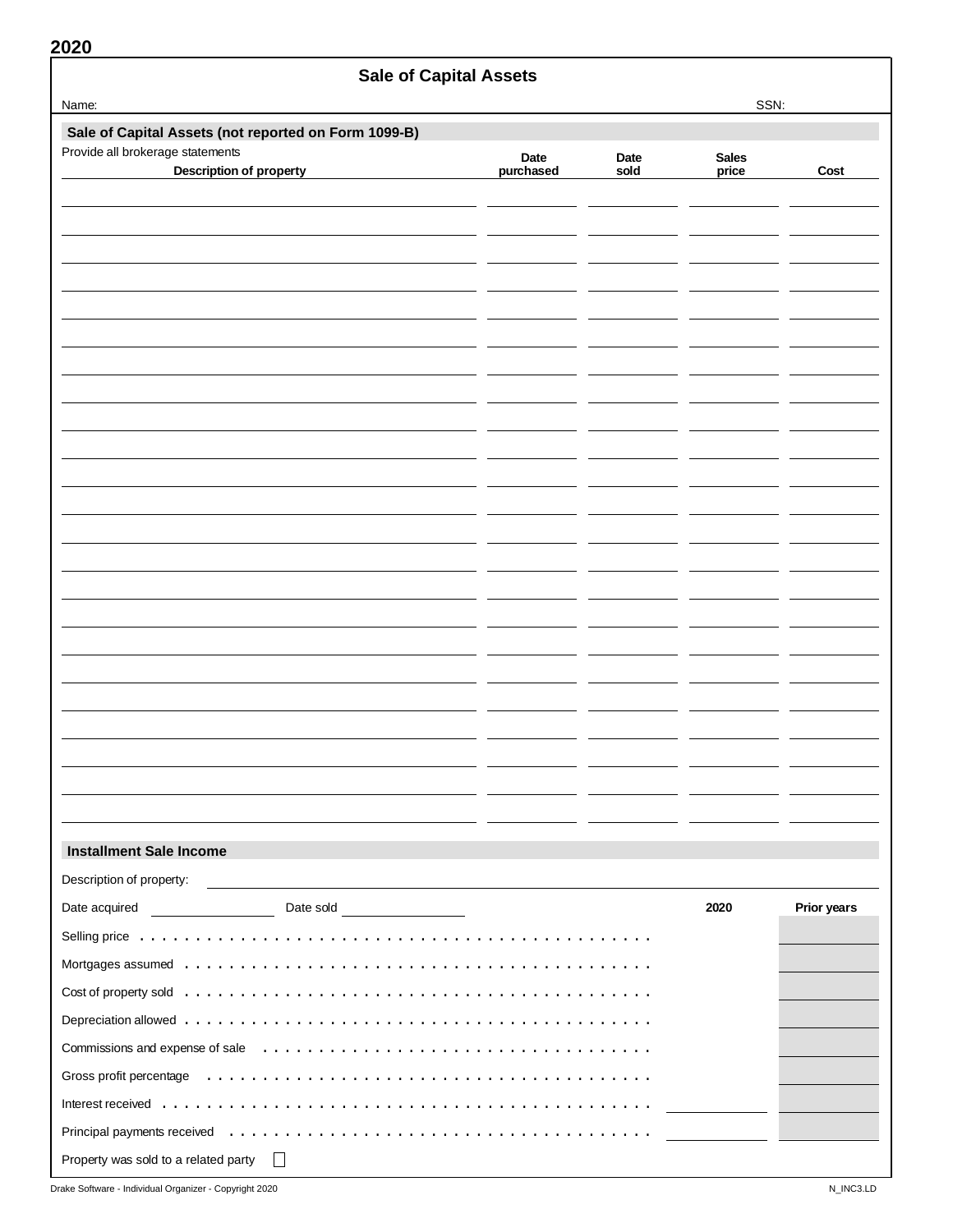| Name:                                                                                                                                                                                                                                                                                                                                                                                                                                                                                                                                                                                   | SSN:             |                                          |
|-----------------------------------------------------------------------------------------------------------------------------------------------------------------------------------------------------------------------------------------------------------------------------------------------------------------------------------------------------------------------------------------------------------------------------------------------------------------------------------------------------------------------------------------------------------------------------------------|------------------|------------------------------------------|
| <b>Other Income</b>                                                                                                                                                                                                                                                                                                                                                                                                                                                                                                                                                                     |                  |                                          |
|                                                                                                                                                                                                                                                                                                                                                                                                                                                                                                                                                                                         | 2020<br>Taxpayer | 2020<br><b>Spouse</b>                    |
| Scholarships or grants not reported on Form W-2 $\dots \dots \dots \dots \dots \dots \dots \dots \dots \dots \dots \dots \dots$                                                                                                                                                                                                                                                                                                                                                                                                                                                         |                  |                                          |
| State income tax refund (attach Forms 1099-G)                                                                                                                                                                                                                                                                                                                                                                                                                                                                                                                                           |                  |                                          |
| Social Security Benefits (attach Forms 1099-SSA) at a contact contact of the security Benefits (attach Forms 1099-SSA)                                                                                                                                                                                                                                                                                                                                                                                                                                                                  |                  |                                          |
|                                                                                                                                                                                                                                                                                                                                                                                                                                                                                                                                                                                         |                  |                                          |
| Alimony received                                                                                                                                                                                                                                                                                                                                                                                                                                                                                                                                                                        |                  |                                          |
| Divorce or separation date<br>Amount                                                                                                                                                                                                                                                                                                                                                                                                                                                                                                                                                    |                  |                                          |
| Unemployment compensation (attach Forms 1099-G) $\dots\dots\dots\dots\dots\dots\dots\dots\dots\dots\dots\dots\dots\dots$                                                                                                                                                                                                                                                                                                                                                                                                                                                                |                  |                                          |
|                                                                                                                                                                                                                                                                                                                                                                                                                                                                                                                                                                                         |                  |                                          |
|                                                                                                                                                                                                                                                                                                                                                                                                                                                                                                                                                                                         |                  |                                          |
|                                                                                                                                                                                                                                                                                                                                                                                                                                                                                                                                                                                         |                  |                                          |
|                                                                                                                                                                                                                                                                                                                                                                                                                                                                                                                                                                                         |                  |                                          |
| Other income:                                                                                                                                                                                                                                                                                                                                                                                                                                                                                                                                                                           |                  |                                          |
|                                                                                                                                                                                                                                                                                                                                                                                                                                                                                                                                                                                         |                  |                                          |
|                                                                                                                                                                                                                                                                                                                                                                                                                                                                                                                                                                                         |                  |                                          |
|                                                                                                                                                                                                                                                                                                                                                                                                                                                                                                                                                                                         |                  |                                          |
|                                                                                                                                                                                                                                                                                                                                                                                                                                                                                                                                                                                         |                  |                                          |
|                                                                                                                                                                                                                                                                                                                                                                                                                                                                                                                                                                                         | 2020             | 2020                                     |
|                                                                                                                                                                                                                                                                                                                                                                                                                                                                                                                                                                                         | Taxpayer         | <b>Spouse</b>                            |
|                                                                                                                                                                                                                                                                                                                                                                                                                                                                                                                                                                                         |                  |                                          |
|                                                                                                                                                                                                                                                                                                                                                                                                                                                                                                                                                                                         |                  |                                          |
|                                                                                                                                                                                                                                                                                                                                                                                                                                                                                                                                                                                         |                  | <u> 1989 - John Stone, mars et al. (</u> |
|                                                                                                                                                                                                                                                                                                                                                                                                                                                                                                                                                                                         | - -              |                                          |
| Name                                                                                                                                                                                                                                                                                                                                                                                                                                                                                                                                                                                    |                  |                                          |
| SSN<br>Divorce or separation date                                                                                                                                                                                                                                                                                                                                                                                                                                                                                                                                                       |                  |                                          |
| Name                                                                                                                                                                                                                                                                                                                                                                                                                                                                                                                                                                                    |                  |                                          |
| <b>SSN</b><br>Divorce or separation date                                                                                                                                                                                                                                                                                                                                                                                                                                                                                                                                                |                  |                                          |
|                                                                                                                                                                                                                                                                                                                                                                                                                                                                                                                                                                                         |                  |                                          |
|                                                                                                                                                                                                                                                                                                                                                                                                                                                                                                                                                                                         |                  |                                          |
|                                                                                                                                                                                                                                                                                                                                                                                                                                                                                                                                                                                         |                  |                                          |
|                                                                                                                                                                                                                                                                                                                                                                                                                                                                                                                                                                                         |                  |                                          |
|                                                                                                                                                                                                                                                                                                                                                                                                                                                                                                                                                                                         |                  |                                          |
| Select this box and complete the fields below if you are a member of the Armed Forces on active duty,<br>and moved due to a military order for a permanent change of station.                                                                                                                                                                                                                                                                                                                                                                                                           |                  | 2020                                     |
|                                                                                                                                                                                                                                                                                                                                                                                                                                                                                                                                                                                         |                  |                                          |
| <b>Adjustments</b><br>Educator expenses (If you are an educator, enter the amount you paid for classroom supplies). $\dots \dots \dots$<br>Contributions made to a Self-Employed Pension plan (SEP). $\dots \dots \dots \dots \dots \dots \dots \dots \dots \dots$<br>Payments made for Self-Employed Health Insurance for you, your spouse, or dependents<br>Alimony paid<br>Interest paid on a student loan et al. with the state of the state of a state of a state of a student loan et al.<br><b>Job-related Moving Expenses</b><br>Number of miles from old home to new workplace |                  |                                          |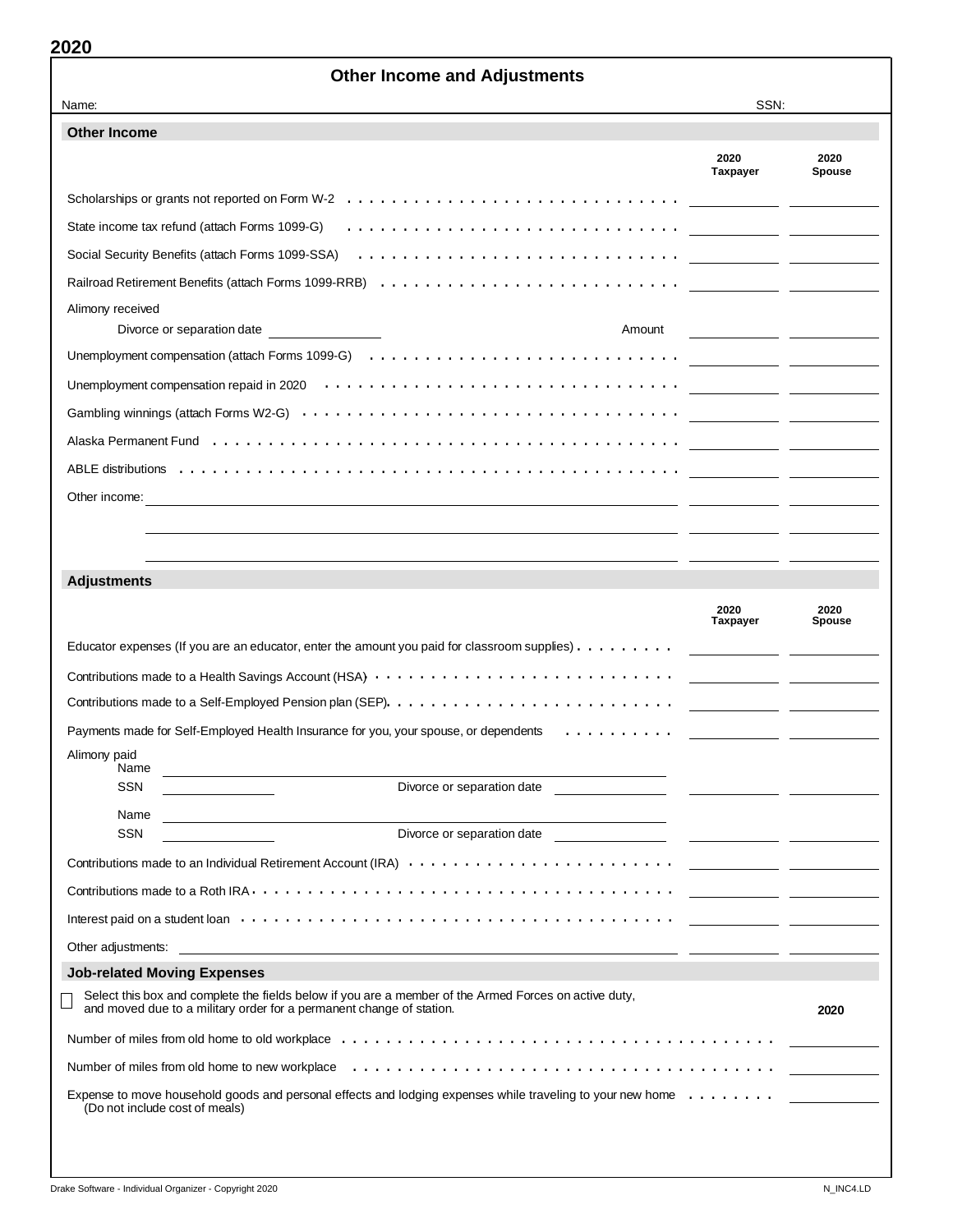|                                                                                                                                                                                                                                | <b>Schedule C - Profit or Loss from Business</b>                                                                                                                                                                                     |      |
|--------------------------------------------------------------------------------------------------------------------------------------------------------------------------------------------------------------------------------|--------------------------------------------------------------------------------------------------------------------------------------------------------------------------------------------------------------------------------------|------|
| Name:                                                                                                                                                                                                                          | SSN:                                                                                                                                                                                                                                 |      |
| <b>General Business Information</b>                                                                                                                                                                                            |                                                                                                                                                                                                                                      |      |
| Business name experience and the service of the service of the service of the service of the service of the service of the service of the service of the service of the service of the service of the service of the service o | Employer ID number <b>Employer</b>                                                                                                                                                                                                   |      |
|                                                                                                                                                                                                                                |                                                                                                                                                                                                                                      |      |
| Business address, city, state, ZIP                                                                                                                                                                                             |                                                                                                                                                                                                                                      |      |
| This business started or was acquired during 2020                                                                                                                                                                              | Payments of \$600 or more were paid to an individual who is<br>□ Yes □ No<br>not your employee for services provided for this business                                                                                               |      |
| This business was disposed of during 2020                                                                                                                                                                                      | Yes  No<br>You filed Forms 1099 for the individuals                                                                                                                                                                                  |      |
| <b>Income</b>                                                                                                                                                                                                                  |                                                                                                                                                                                                                                      |      |
|                                                                                                                                                                                                                                | 2020                                                                                                                                                                                                                                 | 2020 |
| Gross receipts or sales                                                                                                                                                                                                        |                                                                                                                                                                                                                                      |      |
| Returns & allowances                                                                                                                                                                                                           |                                                                                                                                                                                                                                      |      |
| <b>Expenses</b>                                                                                                                                                                                                                |                                                                                                                                                                                                                                      |      |
|                                                                                                                                                                                                                                | 2020                                                                                                                                                                                                                                 | 2020 |
| Advertising                                                                                                                                                                                                                    |                                                                                                                                                                                                                                      |      |
| Car & truck expenses<br>.                                                                                                                                                                                                      | Total meals                                                                                                                                                                                                                          |      |
| Commissions & fees $\dots \dots \dots \dots \dots \dots$                                                                                                                                                                       |                                                                                                                                                                                                                                      |      |
|                                                                                                                                                                                                                                |                                                                                                                                                                                                                                      |      |
| Depletion $\ldots \ldots \ldots \ldots \ldots \ldots$                                                                                                                                                                          | Other expenses (list) $\ldots$ ,                                                                                                                                                                                                     |      |
| Employee benefit programs                                                                                                                                                                                                      |                                                                                                                                                                                                                                      |      |
| Insurance (other than health) $\ldots \ldots \ldots \ldots$                                                                                                                                                                    | the control of the control of<br><u> Listen de la contrada de la contrada de la contrada de la contrada de la contrada de la contrada de la contra</u>                                                                               |      |
| Interest - mortgage $\ldots \ldots \ldots \ldots \ldots$                                                                                                                                                                       |                                                                                                                                                                                                                                      |      |
| Interest - other $\dots$ , $\dots$ , $\dots$ , $\dots$ , $\dots$ , $\dots$ , $\dots$ , $\dots$                                                                                                                                 | <u>and the state of the state of the state of the state of the state of the state of the state of the state of the state of the state of the state of the state of the state of the state of the state of the state of the state</u> |      |
| Legal & professional services $\dots \dots \dots \dots$                                                                                                                                                                        |                                                                                                                                                                                                                                      |      |
| Office expenses $\dots \dots \dots \dots \dots \dots$                                                                                                                                                                          |                                                                                                                                                                                                                                      |      |
| Pension & profit sharing plans                                                                                                                                                                                                 | the control of the control of<br><u> 1989 - Johann Harry Harry Harry Harry Harry Harry Harry Harry Harry Harry Harry Harry Harry Harry Harry Harry</u>                                                                               |      |
| Rent or lease (vehicles,<br>machinery, & equipment) $\cdots \cdots \cdots \cdots \cdots$                                                                                                                                       |                                                                                                                                                                                                                                      |      |
| Rent (other business property) $\ldots \ldots \ldots \ldots$                                                                                                                                                                   |                                                                                                                                                                                                                                      |      |
| Repairs & maintenance                                                                                                                                                                                                          |                                                                                                                                                                                                                                      |      |
|                                                                                                                                                                                                                                |                                                                                                                                                                                                                                      |      |
| Taxes & licenses                                                                                                                                                                                                               |                                                                                                                                                                                                                                      |      |
| <b>Cost of Goods Sold</b>                                                                                                                                                                                                      |                                                                                                                                                                                                                                      |      |
|                                                                                                                                                                                                                                | 2020                                                                                                                                                                                                                                 | 2020 |
| Inventory at beginning of year $\ldots \ldots \ldots \ldots$                                                                                                                                                                   | Materials & supplies                                                                                                                                                                                                                 |      |
| Purchases                                                                                                                                                                                                                      |                                                                                                                                                                                                                                      |      |
| Cost of personal use items $\ldots$ , $\ldots$ , $\ldots$ , $\ldots$                                                                                                                                                           | Inventory at end of year $\dots \dots \dots \dots$                                                                                                                                                                                   |      |
| Cost of labor                                                                                                                                                                                                                  | There was a change in inventory method                                                                                                                                                                                               |      |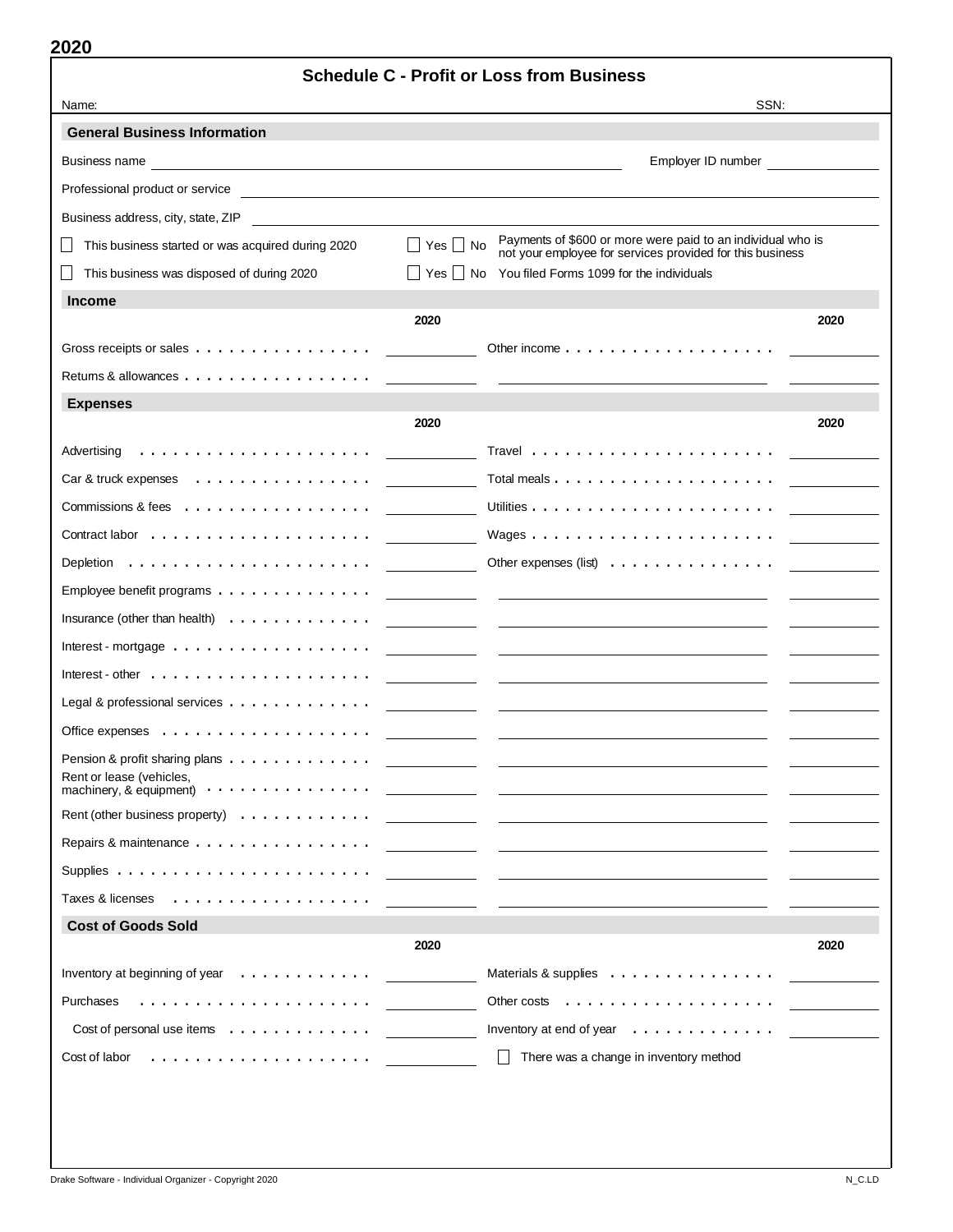| Schedule E - Income or Loss from Rental Real Estate & Royalties                                                                                   |                                |                                                   |                                                                                                                        |
|---------------------------------------------------------------------------------------------------------------------------------------------------|--------------------------------|---------------------------------------------------|------------------------------------------------------------------------------------------------------------------------|
| Name:                                                                                                                                             |                                |                                                   | SSN.                                                                                                                   |
| <b>General Property Information</b>                                                                                                               |                                |                                                   |                                                                                                                        |
| Property description<br>Address, city, state, ZIP                                                                                                 |                                |                                                   |                                                                                                                        |
| Select the property type<br>Single family residence<br>Vacation / short-term rental<br>Multi-family residence<br>Commercial                       |                                | Land<br>Royalties                                 | Self-rental<br>Other                                                                                                   |
| Number of days property was rented<br>If the rental is a multi-dwelling unit and you occupied part of the unit, enter the percentage you occupied |                                | Number of days property was used for personal use |                                                                                                                        |
| This property is your main home or second home                                                                                                    | $Yes \mid \mid No$             |                                                   | Payments of \$600 or more were paid to an individual who is<br>not your employee for services provided for this rental |
| This property was disposed of during 2020<br>This property was owned as a qualified joint venture                                                 | Yes                            | No You filed Forms 1099 for the individuals       |                                                                                                                        |
| <b>Income</b>                                                                                                                                     |                                |                                                   |                                                                                                                        |
|                                                                                                                                                   | 2020                           |                                                   | 2020                                                                                                                   |
|                                                                                                                                                   |                                | Royalties from oil, gas,                          | mineral, copyright or patent $\ldots$ ,                                                                                |
| <b>Expenses</b>                                                                                                                                   |                                |                                                   |                                                                                                                        |
|                                                                                                                                                   | <b>Rental unit</b><br>expenses | Rental and homeowner<br>expenses                  |                                                                                                                        |
| Advertising<br>.                                                                                                                                  |                                |                                                   | If this Schedule E is for a                                                                                            |
| Auto & travel                                                                                                                                     |                                |                                                   | a multi-unit dwelling and you<br>lived in one unit and rented                                                          |
| Cleaning & maintenance                                                                                                                            |                                |                                                   | out the other units, use the                                                                                           |
| Commissions                                                                                                                                       |                                |                                                   | "Rental and homeowner<br>expenses" column to show                                                                      |
| $Insurance \dots \dots \dots$                                                                                                                     |                                |                                                   | expenses that apply to the entire                                                                                      |
| Legal & professional fees<br>.                                                                                                                    |                                |                                                   | property. Use the "Rental unit                                                                                         |
| Management fees<br>.                                                                                                                              |                                |                                                   | expenses" column to show<br>expenses that pertain ONLY to                                                              |
| Mortgage interest<br>.                                                                                                                            |                                |                                                   | the rental portion of the property.                                                                                    |
| Other interest                                                                                                                                    |                                |                                                   | If the Schedule E is not for a                                                                                         |
|                                                                                                                                                   |                                |                                                   | multi-unit property in which you                                                                                       |
|                                                                                                                                                   |                                |                                                   | lived in one unit, complete just<br>the "Rental unit expenses"                                                         |
|                                                                                                                                                   |                                |                                                   | column.                                                                                                                |
|                                                                                                                                                   |                                |                                                   |                                                                                                                        |
|                                                                                                                                                   |                                |                                                   |                                                                                                                        |
| Other expenses                                                                                                                                    |                                |                                                   |                                                                                                                        |
|                                                                                                                                                   |                                |                                                   |                                                                                                                        |
|                                                                                                                                                   |                                |                                                   |                                                                                                                        |
|                                                                                                                                                   |                                |                                                   |                                                                                                                        |
|                                                                                                                                                   |                                |                                                   |                                                                                                                        |
|                                                                                                                                                   |                                |                                                   |                                                                                                                        |
|                                                                                                                                                   |                                |                                                   |                                                                                                                        |
|                                                                                                                                                   |                                |                                                   |                                                                                                                        |
|                                                                                                                                                   |                                |                                                   |                                                                                                                        |
|                                                                                                                                                   |                                |                                                   |                                                                                                                        |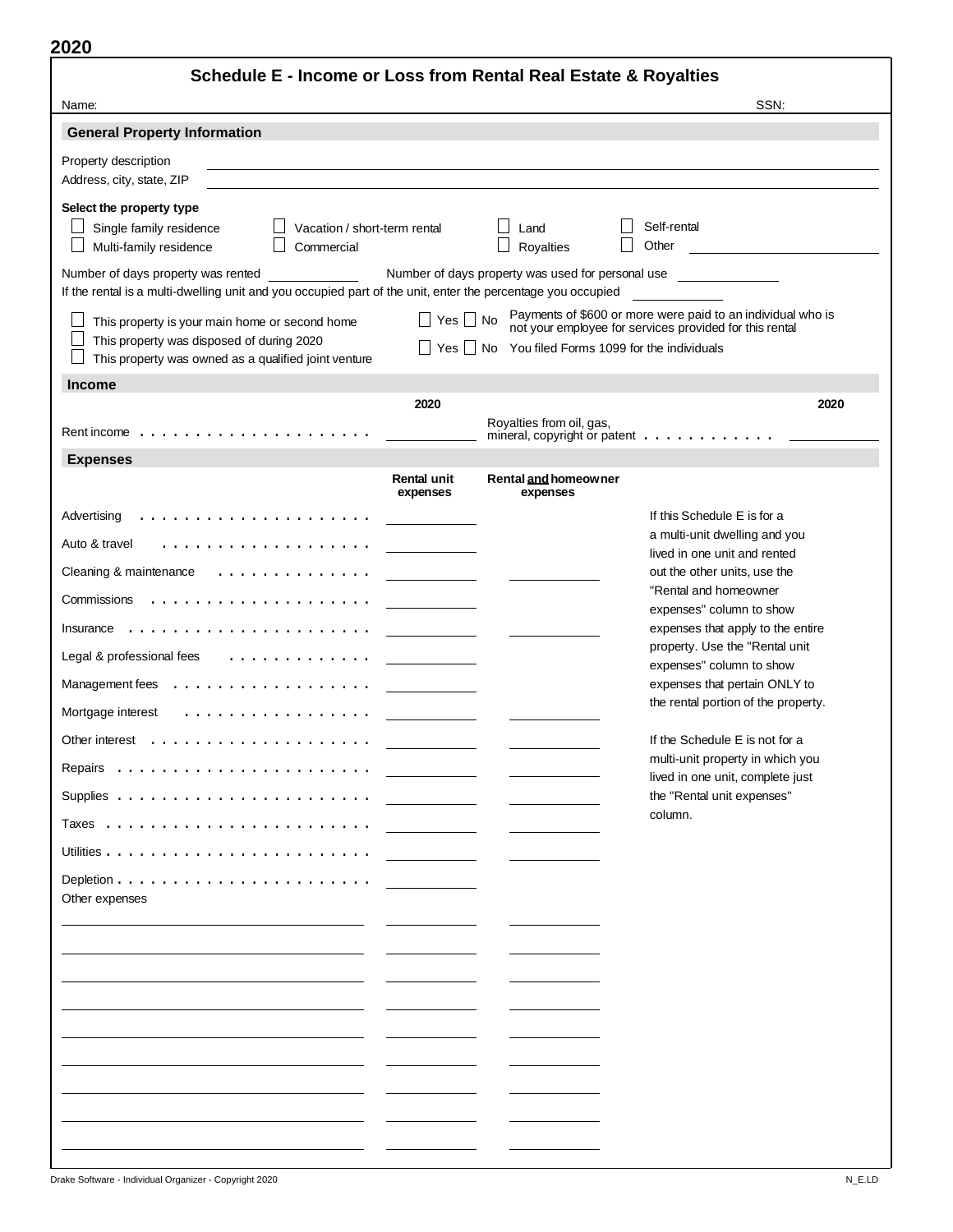| 2020                                                              |            |
|-------------------------------------------------------------------|------------|
| Income or Loss from Partnerships, S corporations, and Fiduciaries |            |
| Name:                                                             | SSN:       |
| Partnerships, S corporations, Estates and Trusts                  |            |
| Provide all copies of Schedule K-1 and attachments                |            |
| <b>Entity Name</b>                                                | <b>EIN</b> |
|                                                                   |            |
|                                                                   |            |
|                                                                   |            |
|                                                                   |            |
|                                                                   |            |
|                                                                   |            |
|                                                                   |            |
|                                                                   |            |
|                                                                   |            |
|                                                                   |            |
|                                                                   |            |
|                                                                   |            |
|                                                                   |            |
|                                                                   |            |
|                                                                   |            |
|                                                                   |            |
|                                                                   |            |
|                                                                   |            |
|                                                                   |            |
|                                                                   |            |
|                                                                   |            |
|                                                                   |            |
|                                                                   |            |
|                                                                   |            |
|                                                                   |            |
|                                                                   |            |
|                                                                   |            |
|                                                                   |            |
|                                                                   |            |
|                                                                   |            |
|                                                                   |            |
|                                                                   |            |
|                                                                   |            |
|                                                                   |            |
|                                                                   |            |
|                                                                   |            |
|                                                                   |            |
|                                                                   |            |
|                                                                   |            |
|                                                                   |            |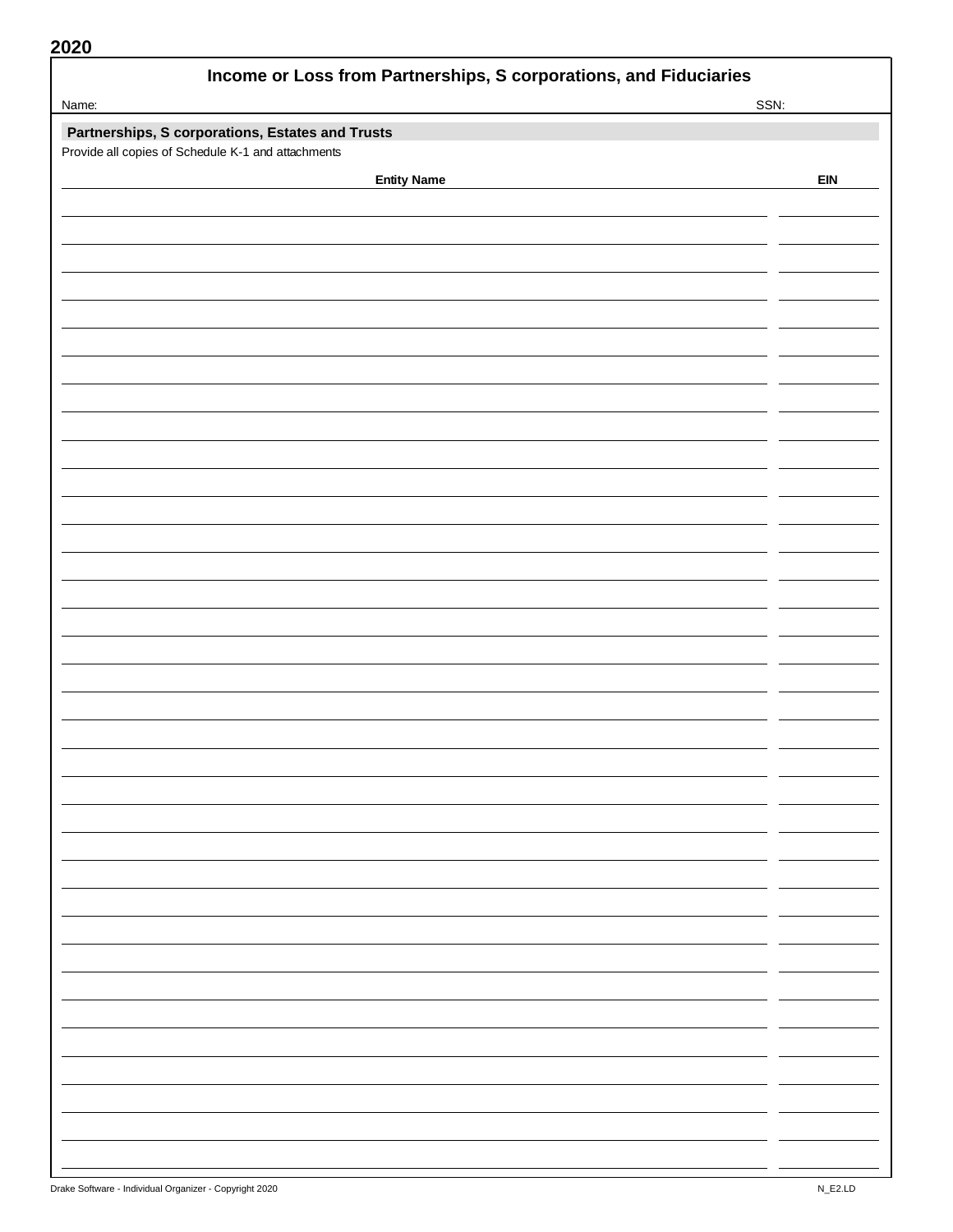| ZUZU                                                                                                                                                                          | <b>Schedule F - Profit or Loss from Farming</b>                                                                                                                                                                                      |
|-------------------------------------------------------------------------------------------------------------------------------------------------------------------------------|--------------------------------------------------------------------------------------------------------------------------------------------------------------------------------------------------------------------------------------|
| Name:                                                                                                                                                                         | SSN:                                                                                                                                                                                                                                 |
| <b>General Information</b>                                                                                                                                                    |                                                                                                                                                                                                                                      |
| Principal product                                                                                                                                                             | Employer ID number                                                                                                                                                                                                                   |
| This farm was disposed of during 2020                                                                                                                                         |                                                                                                                                                                                                                                      |
| Yes □ No Payments of \$600 or more were paid to an individual who is not your employee for services provided for this farm<br>Yes No You filed Forms 1099 for the individuals |                                                                                                                                                                                                                                      |
| <b>Income</b>                                                                                                                                                                 |                                                                                                                                                                                                                                      |
| 2020                                                                                                                                                                          | 2020                                                                                                                                                                                                                                 |
| Sale of livestock / other items                                                                                                                                               | Custom hire income $\dots \dots \dots \dots \dots$                                                                                                                                                                                   |
| Cost of items bought for resale $\ldots \ldots \ldots \ldots$                                                                                                                 | Beginning inventory for accrual $\ldots \ldots \ldots$                                                                                                                                                                               |
| Sale of products you raised                                                                                                                                                   | Ending inventory for accrual $\ldots \ldots \ldots$                                                                                                                                                                                  |
| Total cooperative distributions                                                                                                                                               | □ You used unit-livestock-price or farm-price inventory method                                                                                                                                                                       |
| Total agricultural payments $\ldots \ldots \ldots \ldots$                                                                                                                     | Other income                                                                                                                                                                                                                         |
| Commodity Credit Corporation (CCC) loans:                                                                                                                                     |                                                                                                                                                                                                                                      |
|                                                                                                                                                                               |                                                                                                                                                                                                                                      |
| CCC loans forfeited                                                                                                                                                           |                                                                                                                                                                                                                                      |
| Crop insurance proceeds:                                                                                                                                                      |                                                                                                                                                                                                                                      |
| Amount received in 2020                                                                                                                                                       |                                                                                                                                                                                                                                      |
| You elect to defer to 2021                                                                                                                                                    |                                                                                                                                                                                                                                      |
| Amount deferred from 2019                                                                                                                                                     |                                                                                                                                                                                                                                      |
| <b>Expenses</b>                                                                                                                                                               |                                                                                                                                                                                                                                      |
| 2020                                                                                                                                                                          | 2020                                                                                                                                                                                                                                 |
| Car & truck expenses  ..................                                                                                                                                      | Repairs & maintenance                                                                                                                                                                                                                |
|                                                                                                                                                                               | Seeds & plants purchased                                                                                                                                                                                                             |
| Conservation expenses                                                                                                                                                         | Storage & warehousing                                                                                                                                                                                                                |
| Custom hire (machine work)                                                                                                                                                    | Supplies purchased                                                                                                                                                                                                                   |
| Employee benefit programs                                                                                                                                                     |                                                                                                                                                                                                                                      |
|                                                                                                                                                                               |                                                                                                                                                                                                                                      |
|                                                                                                                                                                               | Veterinary, breeding, & medicine                                                                                                                                                                                                     |
|                                                                                                                                                                               |                                                                                                                                                                                                                                      |
| Gasoline, fuel, & oil                                                                                                                                                         | <u>and the state of the state of the state of the state of the state of the state of the state of the state of the state of the state of the state of the state of the state of the state of the state of the state of the state</u> |
| Insurance (other than health) $\ldots \ldots \ldots \ldots$                                                                                                                   | <u> 1980 - Jan Barbara III, president p</u>                                                                                                                                                                                          |
| Interest - mortgage (paid to banks, etc.)                                                                                                                                     |                                                                                                                                                                                                                                      |
|                                                                                                                                                                               | and the company of the company                                                                                                                                                                                                       |
| Non-W-2 labor hired $\ldots \ldots \ldots \ldots \ldots$                                                                                                                      | <u> 1999 - Alban III, politik politik (</u>                                                                                                                                                                                          |
|                                                                                                                                                                               | and the company of the company                                                                                                                                                                                                       |
| Pension & profit-sharing plans                                                                                                                                                | <u> 1999 - Alban III, politik politik politik (</u>                                                                                                                                                                                  |
| Rent - vehicles, machinery, & equipment                                                                                                                                       |                                                                                                                                                                                                                                      |
|                                                                                                                                                                               |                                                                                                                                                                                                                                      |
|                                                                                                                                                                               |                                                                                                                                                                                                                                      |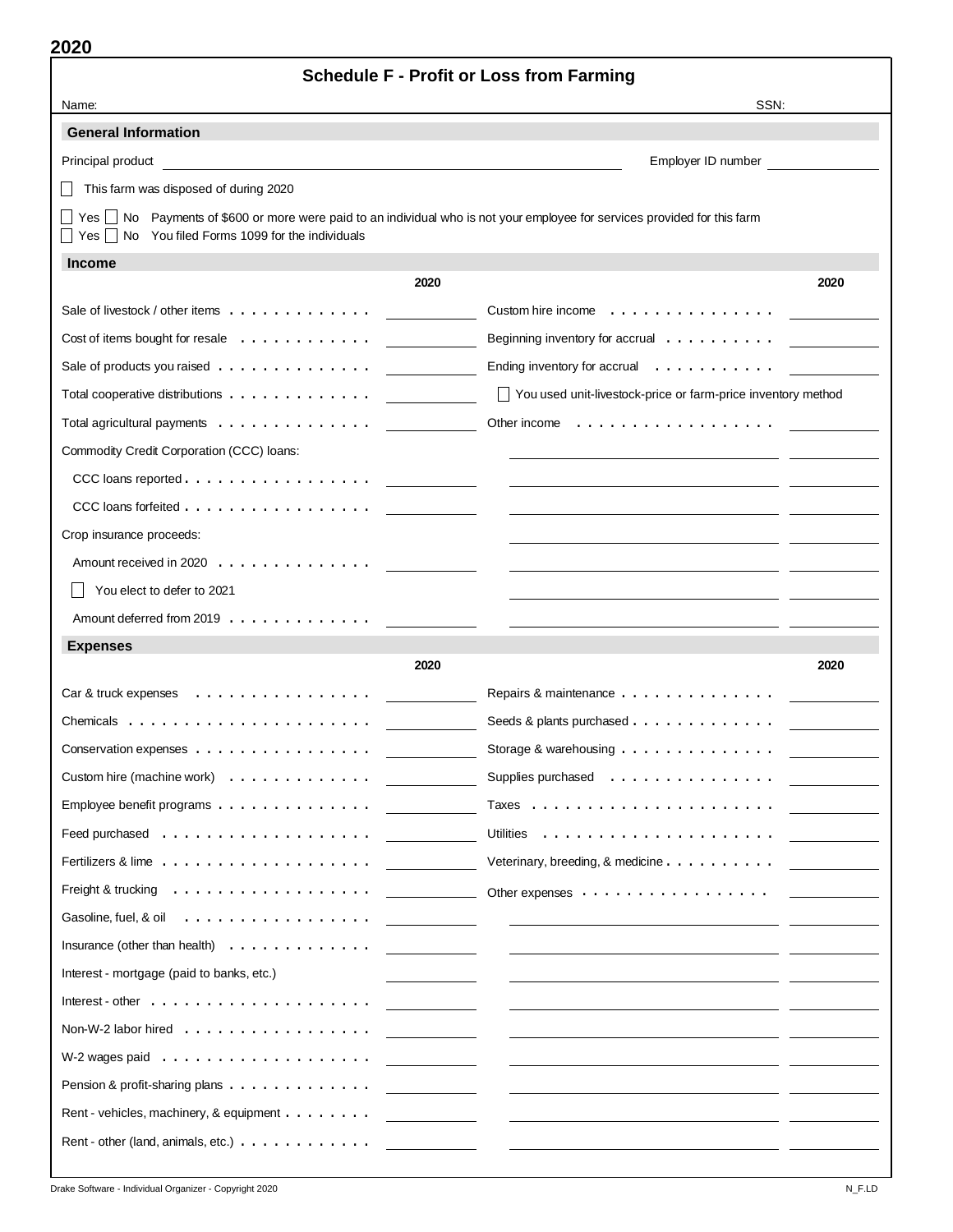|                                                                | Form 4835 - Farm Rental Income and Expenses                                             |      |
|----------------------------------------------------------------|-----------------------------------------------------------------------------------------|------|
| Name:                                                          | SSN:                                                                                    |      |
| <b>General Information</b>                                     |                                                                                         |      |
| Description                                                    | Employer ID Number                                                                      |      |
| This farm was disposed of during 2020                          |                                                                                         |      |
| <b>Income</b>                                                  |                                                                                         |      |
| 2020<br>Income from production of livestock,                   |                                                                                         | 2020 |
| grains, & other crops<br>.                                     | Crop insurance proceeds:                                                                |      |
| Total cooperative distributions                                | Amount received in 2020                                                                 |      |
| Total agricultural payments $\ldots \ldots \ldots \ldots$      | You elect to defer to 2021<br>$\mathsf{L}$                                              |      |
| Commodity Credit Corporation (CCC) loans:                      | Amount deferred from 2019                                                               |      |
|                                                                | Other income $\ldots$ , $\ldots$ , $\ldots$ , $\ldots$ , $\ldots$ , $\ldots$ , $\ldots$ |      |
| CCC loans forfeited                                            |                                                                                         |      |
| <b>Expenses</b>                                                |                                                                                         |      |
| 2020                                                           |                                                                                         | 2020 |
| $Car 8$ truck expenses $\ldots \ldots \ldots \ldots \ldots$    | Seeds & plants purchased $\ldots \ldots \ldots \ldots$                                  |      |
|                                                                | Storage & warehousing $\ldots \ldots \ldots \ldots$                                     |      |
| Conservation expenses                                          | Supplies purchased                                                                      |      |
| Custom hire (machine work) $\ldots$ ,                          |                                                                                         |      |
| Employee benefit programs $\ldots \ldots \ldots \ldots \ldots$ |                                                                                         |      |
| Feed purchased $\ldots \ldots \ldots \ldots \ldots$            | Veterinary, breeding, & medicine $\ldots \ldots \ldots$                                 |      |
|                                                                | Other expenses                                                                          |      |
| Freight & trucking                                             |                                                                                         |      |
| Gasoline, fuel, $\&$ oil $\quad \ldots \ldots \ldots \ldots$   |                                                                                         |      |
| Insurance (other than health) $\ldots \ldots \ldots \ldots$    |                                                                                         |      |
| Interest - mortgage (paid to banks, etc.)                      |                                                                                         |      |
|                                                                |                                                                                         |      |
| Labor hired (less jobs credit) $\ldots \ldots \ldots \ldots$   |                                                                                         |      |
| Pension & profit-sharing plans                                 |                                                                                         |      |
| Rent - vehicles, machinery & equip                             |                                                                                         |      |
| Rent - other (land, animals, etc.) $\ldots \ldots \ldots$      |                                                                                         |      |
|                                                                |                                                                                         |      |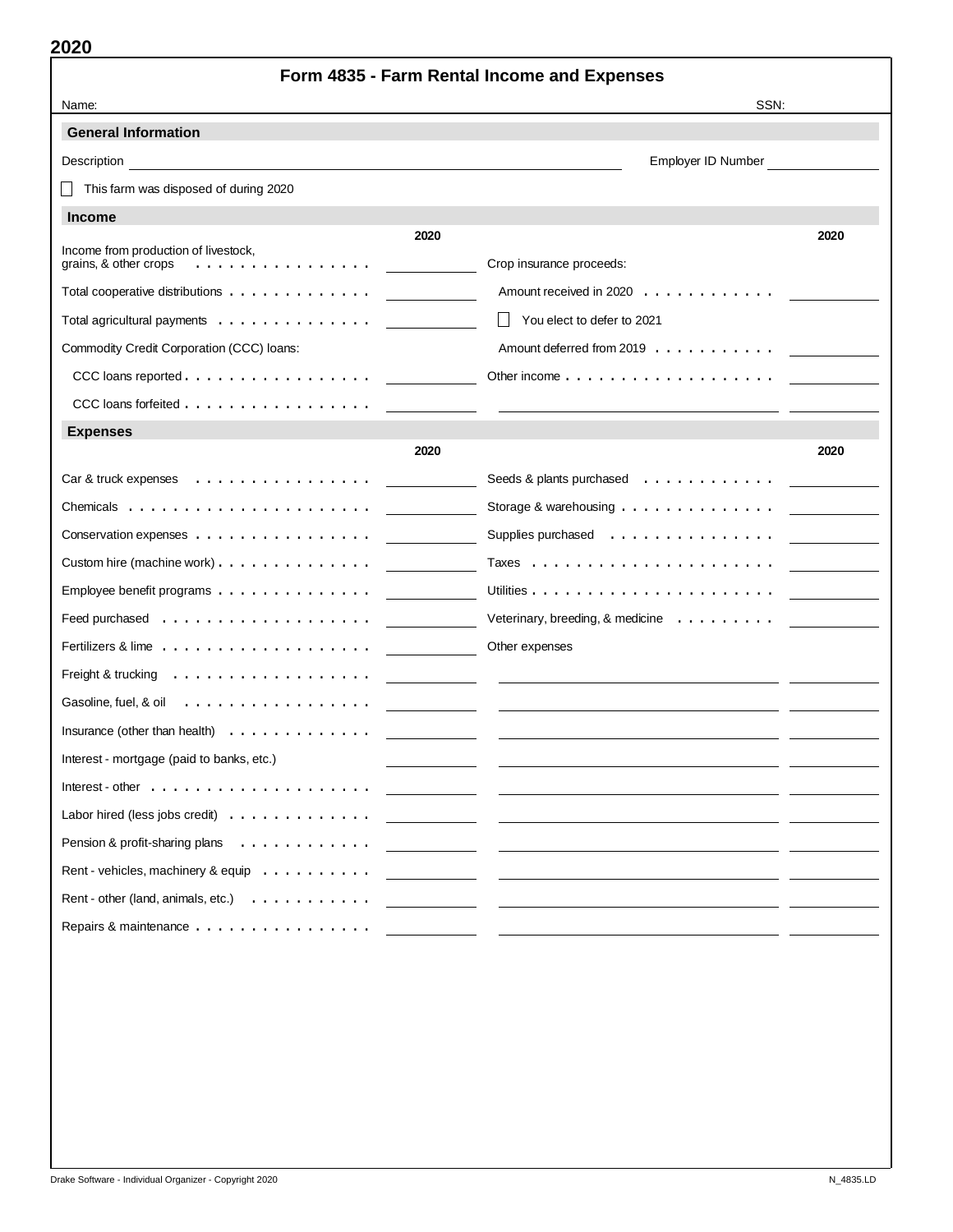| <b>Expenses Related to Business</b>                                                                                                                                                                                                                                                                                                                                                                                                                                                |                                                                                                                                      |  |  |  |  |  |  |  |
|------------------------------------------------------------------------------------------------------------------------------------------------------------------------------------------------------------------------------------------------------------------------------------------------------------------------------------------------------------------------------------------------------------------------------------------------------------------------------------|--------------------------------------------------------------------------------------------------------------------------------------|--|--|--|--|--|--|--|
| Name:                                                                                                                                                                                                                                                                                                                                                                                                                                                                              | SSN:                                                                                                                                 |  |  |  |  |  |  |  |
| <b>Auto Expense</b>                                                                                                                                                                                                                                                                                                                                                                                                                                                                |                                                                                                                                      |  |  |  |  |  |  |  |
| Description of vehicle<br>No<br><b>Yes</b><br>$\mathsf{L}$<br>This vehicle is available for use during off-duty hours<br>Another vehicle is available for personal use                                                                                                                                                                                                                                                                                                             | Date vehicle was placed in service<br>Yes<br>No.<br>There is evidence to support your deduction<br>The evidence is written           |  |  |  |  |  |  |  |
| <b>Mileage</b>                                                                                                                                                                                                                                                                                                                                                                                                                                                                     |                                                                                                                                      |  |  |  |  |  |  |  |
| Number of miles the vehicle was driven during 2020                                                                                                                                                                                                                                                                                                                                                                                                                                 |                                                                                                                                      |  |  |  |  |  |  |  |
|                                                                                                                                                                                                                                                                                                                                                                                                                                                                                    |                                                                                                                                      |  |  |  |  |  |  |  |
| Commuting $\ldots \ldots \ldots \ldots \ldots \ldots$                                                                                                                                                                                                                                                                                                                                                                                                                              |                                                                                                                                      |  |  |  |  |  |  |  |
|                                                                                                                                                                                                                                                                                                                                                                                                                                                                                    |                                                                                                                                      |  |  |  |  |  |  |  |
| <b>Expenses</b>                                                                                                                                                                                                                                                                                                                                                                                                                                                                    |                                                                                                                                      |  |  |  |  |  |  |  |
| Insurance $\dots\dots\dots\dots\dots\dots\dots\dots\dots$                                                                                                                                                                                                                                                                                                                                                                                                                          |                                                                                                                                      |  |  |  |  |  |  |  |
| Licenses $\ldots \ldots \ldots \ldots \ldots \ldots \ldots \ldots$                                                                                                                                                                                                                                                                                                                                                                                                                 |                                                                                                                                      |  |  |  |  |  |  |  |
|                                                                                                                                                                                                                                                                                                                                                                                                                                                                                    | Other expenses                                                                                                                       |  |  |  |  |  |  |  |
|                                                                                                                                                                                                                                                                                                                                                                                                                                                                                    |                                                                                                                                      |  |  |  |  |  |  |  |
| <u> 1999 - Jan Jawa</u>                                                                                                                                                                                                                                                                                                                                                                                                                                                            | <u> 1989 - Andrea Stadt Britain, amerikansk politik (</u>                                                                            |  |  |  |  |  |  |  |
|                                                                                                                                                                                                                                                                                                                                                                                                                                                                                    | <u> 1989 - Andrea Station Barbara, amerikan personal di sebagai personal di sebagai personal di sebagai personal </u>                |  |  |  |  |  |  |  |
|                                                                                                                                                                                                                                                                                                                                                                                                                                                                                    |                                                                                                                                      |  |  |  |  |  |  |  |
| <b>Business Use of Home</b>                                                                                                                                                                                                                                                                                                                                                                                                                                                        |                                                                                                                                      |  |  |  |  |  |  |  |
| Name of business home is used for<br>What is the total square footage of your home that was used regularly and exclusively for business<br>What is the total square footage of your home<br>For daycare facilities not used exclusively for business, complete the following questions<br>How many days during the year was the area used _______________<br>How many hours per day was the area used _______________<br>The daycare facility was in operation for the entire year |                                                                                                                                      |  |  |  |  |  |  |  |
| Office expenses<br><b>Expenses</b>                                                                                                                                                                                                                                                                                                                                                                                                                                                 | Home expenses<br>In the "Office expenses" column,                                                                                    |  |  |  |  |  |  |  |
|                                                                                                                                                                                                                                                                                                                                                                                                                                                                                    | $\frac{1}{2}$ and $\frac{1}{2}$ and $\frac{1}{2}$ and $\frac{1}{2}$ and $\frac{1}{2}$ and $\frac{1}{2}$<br>enter those expenses that |  |  |  |  |  |  |  |
| Excess mortgage interest (also contained a series of the contact of the contact of the contact of the contact of the contact of the contact of the contact of the contact of the contact of the contact of the contact of the                                                                                                                                                                                                                                                      | pertain exclusively to your office;<br>in the "Home expenses" column,                                                                |  |  |  |  |  |  |  |
|                                                                                                                                                                                                                                                                                                                                                                                                                                                                                    | enter those expenses that                                                                                                            |  |  |  |  |  |  |  |
|                                                                                                                                                                                                                                                                                                                                                                                                                                                                                    | pertain to the entire dwelling.                                                                                                      |  |  |  |  |  |  |  |
|                                                                                                                                                                                                                                                                                                                                                                                                                                                                                    |                                                                                                                                      |  |  |  |  |  |  |  |
|                                                                                                                                                                                                                                                                                                                                                                                                                                                                                    |                                                                                                                                      |  |  |  |  |  |  |  |
|                                                                                                                                                                                                                                                                                                                                                                                                                                                                                    |                                                                                                                                      |  |  |  |  |  |  |  |
|                                                                                                                                                                                                                                                                                                                                                                                                                                                                                    |                                                                                                                                      |  |  |  |  |  |  |  |
|                                                                                                                                                                                                                                                                                                                                                                                                                                                                                    |                                                                                                                                      |  |  |  |  |  |  |  |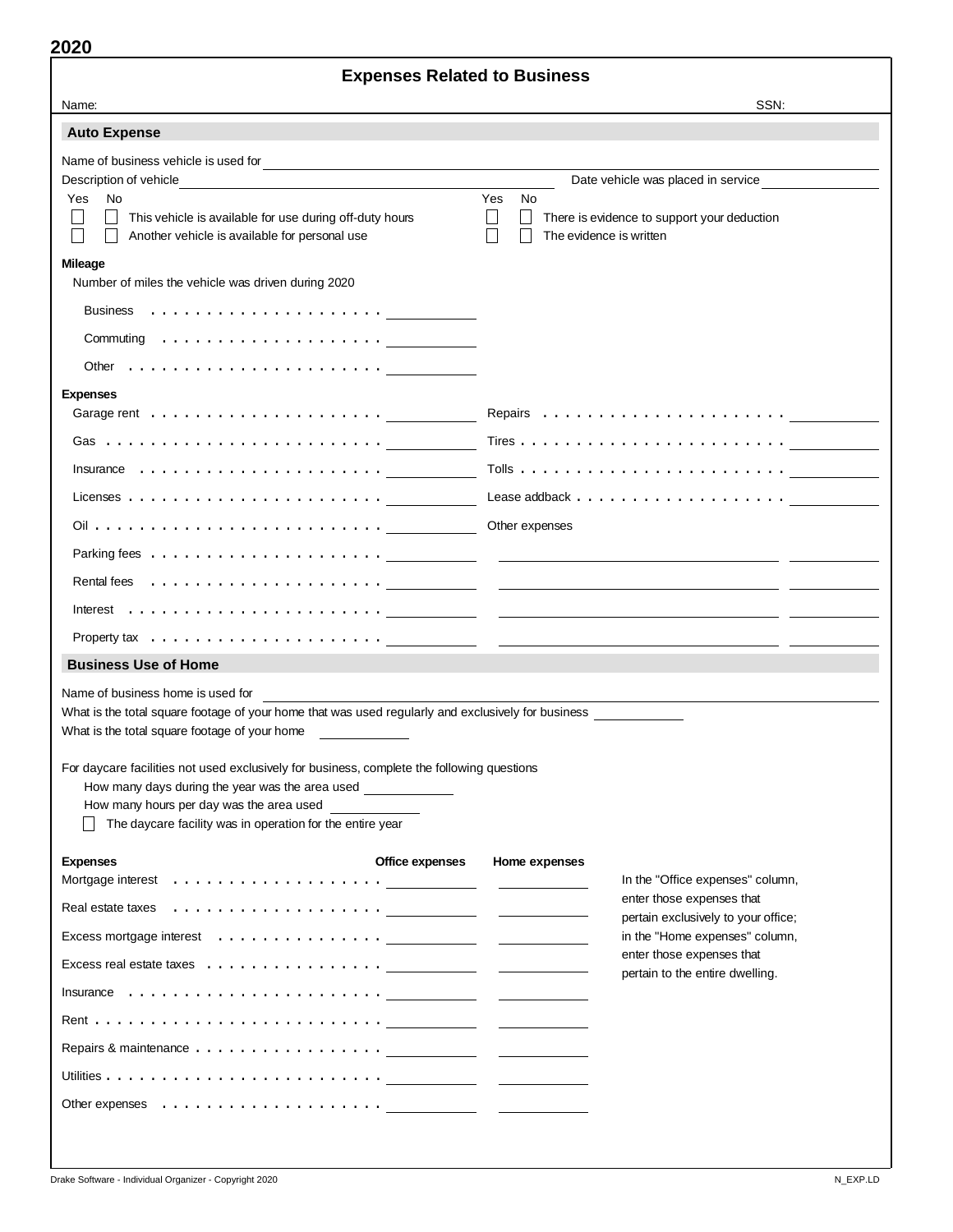|                             |                          | <b>Household Employment</b>                                                                                         |      |
|-----------------------------|--------------------------|---------------------------------------------------------------------------------------------------------------------|------|
| Name:                       |                          | SSN:                                                                                                                |      |
|                             |                          |                                                                                                                     |      |
| <b>TSJ</b>                  |                          | <b>Employer Identification Number</b>                                                                               |      |
| Yes                         | No                       |                                                                                                                     |      |
|                             | $\Box$                   | Did you pay any one household employee cash wages of \$2,200 or more in 2020?                                       |      |
|                             | $\vert \ \ \vert$        | Did you withhold federal income tax during 2020 for any household employee?                                         |      |
|                             | $\Box$                   | Did you pay total cash wages of \$1,000 or more in any calendar quarter of 2019 or 2020 to all household employees? |      |
|                             |                          | Did you pay unemployment contributions to only one state?                                                           |      |
|                             |                          | Did you pay all state unemployment contributions for 2020 by April 15, 2021?                                        |      |
| $\mathcal{L}_{\mathcal{A}}$ |                          | Were all wages that are taxable for FUTA tax also taxable for your state's unemplyment tax?                         |      |
|                             |                          |                                                                                                                     | 2020 |
|                             |                          |                                                                                                                     |      |
|                             |                          |                                                                                                                     |      |
|                             |                          |                                                                                                                     |      |
|                             |                          |                                                                                                                     |      |
| <b>TSJ</b>                  |                          | <b>Employer Identification Number</b>                                                                               |      |
| Yes                         | No<br>$\Box$             | Did you pay any one household employee cash wages of \$2,200 or more in 2020?                                       |      |
|                             | $\Box$                   | Did you withhold federal income tax during 2020 for any household employee?                                         |      |
|                             | $\Box$                   | Did you pay total cash wages of \$1,000 or more in any calendar quarter of 2019 or 2020 to all household employees? |      |
|                             | $\overline{\phantom{0}}$ | Did you pay unemployment contributions to only one state?                                                           |      |
|                             |                          | Did you pay all state unemployment contributions for 2020 by April 15, 2021?                                        |      |
|                             |                          | Were all wages that are taxable for FUTA tax also taxable for your state's unemployment tax?                        |      |
|                             |                          |                                                                                                                     | 2020 |
|                             |                          |                                                                                                                     |      |
|                             |                          |                                                                                                                     |      |
|                             |                          |                                                                                                                     |      |
|                             |                          |                                                                                                                     |      |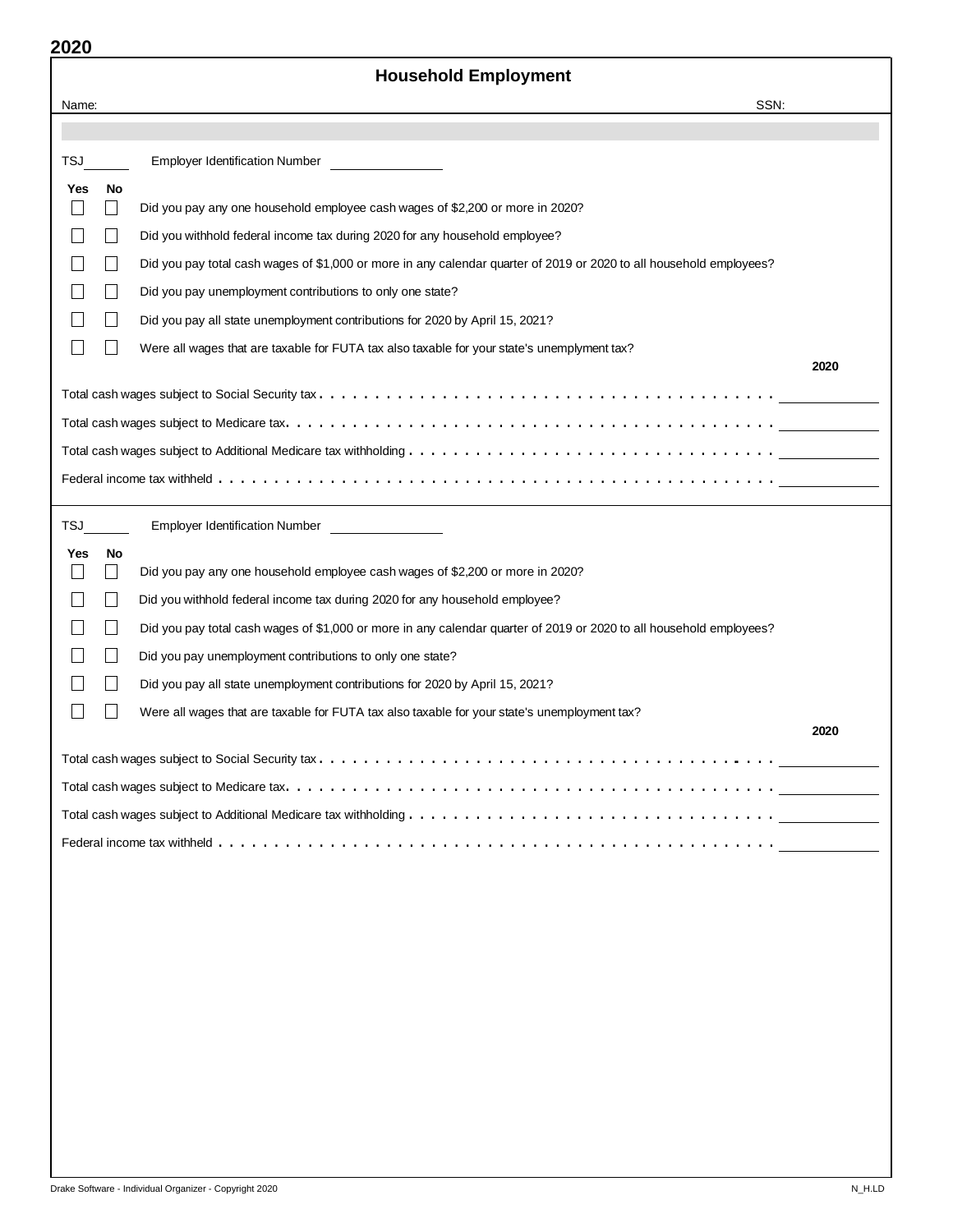|                                                                                     | <b>Schedule A - Itemized Deductions</b>                                                                                                    |  |  |  |  |
|-------------------------------------------------------------------------------------|--------------------------------------------------------------------------------------------------------------------------------------------|--|--|--|--|
| Name:                                                                               | SSN:                                                                                                                                       |  |  |  |  |
| <b>Medical and Dental Expenses</b>                                                  | <b>Charitable Contributions</b>                                                                                                            |  |  |  |  |
| Health insurance premiums (paid by you) $\dots \dots$                               | Donations to charity<br>Cash<br><b>Noncash</b><br>Amount                                                                                   |  |  |  |  |
| Long-term care premiums (you) $\cdots$ $\cdots$ $\cdots$ $\cdots$ $\cdots$          | Church<br>.                                                                                                                                |  |  |  |  |
| Long-term care premiums (your spouse) $\cdots$ $\cdots$ $\cdots$                    | Boy or Girl Scouts                                                                                                                         |  |  |  |  |
| Long-term care premiums (dependents) $\ldots \ldots \ldots$                         | Goodwill $\cdots$ , $\cdots$ , $\cdots$                                                                                                    |  |  |  |  |
| Mileage driven for medical purposes                                                 | Red Cross                                                                                                                                  |  |  |  |  |
| Medical & dental expenses                                                           | Salvation Army                                                                                                                             |  |  |  |  |
| Doctor, dental, etc $\ldots \ldots \ldots \ldots \ldots \ldots \ldots$              | United Way                                                                                                                                 |  |  |  |  |
| Prescription medicines                                                              | Veterans                                                                                                                                   |  |  |  |  |
|                                                                                     | Hospital                                                                                                                                   |  |  |  |  |
| Glasses & contacts                                                                  | University                                                                                                                                 |  |  |  |  |
| Hearing aids $\ldots \ldots \ldots \ldots \ldots \ldots$                            | Other $\dots$ , $\dots$ , $\dots$                                                                                                          |  |  |  |  |
|                                                                                     | Miles driven for charitable purposes                                                                                                       |  |  |  |  |
| Medical equipment & supplies                                                        | <b>Other Miscellaneous Deductions</b>                                                                                                      |  |  |  |  |
|                                                                                     | Amortizable bond premiums                                                                                                                  |  |  |  |  |
| Laboratory services                                                                 |                                                                                                                                            |  |  |  |  |
| Nursing services $\dots \dots \dots \dots \dots \dots$                              |                                                                                                                                            |  |  |  |  |
| Other $\ldots \ldots \ldots \ldots \ldots \ldots \ldots$                            | Impairment-related work expenses                                                                                                           |  |  |  |  |
| <b>Taxes Paid</b>                                                                   | Claim repayments $\dots \dots \dots \dots \dots \dots$                                                                                     |  |  |  |  |
| State and local income taxes                                                        | Unrecovered pension investments.                                                                                                           |  |  |  |  |
| Sales tax                                                                           | Loss from other activities from Schedule K-1                                                                                               |  |  |  |  |
|                                                                                     | Ordinary loss debt instrument                                                                                                              |  |  |  |  |
| Personal property taxes<br>.                                                        | Excess deduction on termination $\cdots$                                                                                                   |  |  |  |  |
| Other taxes (list)                                                                  | <b>Job Expenses &amp; Certain Miscellaneous Deductions</b><br>Necessary job expenses you paid that were not reimbursed by your<br>employer |  |  |  |  |
|                                                                                     | Safety equipment, tools, & supplies<br>.                                                                                                   |  |  |  |  |
| <b>Interest Paid</b>                                                                | Uniforms                                                                                                                                   |  |  |  |  |
| Mortgage interest paid (attach Form 1098)                                           | Protective clothing (shoes, hardhats, glasses, etc.)                                                                                       |  |  |  |  |
| Some of your home mortgage loan was not<br>used to buy, build, or improve your home | Dues to professional organizations. $\ldots$                                                                                               |  |  |  |  |
| Mortgage interest paid to an individual                                             | Books & subscriptions                                                                                                                      |  |  |  |  |
| Paid to:                                                                            | Other $\dots \dots \dots \dots \dots \dots \dots$                                                                                          |  |  |  |  |
| Name                                                                                |                                                                                                                                            |  |  |  |  |
| Address                                                                             | Tax preparation fees $\ldots \ldots \ldots \ldots \ldots$                                                                                  |  |  |  |  |
| City, State, ZIP                                                                    | Other nonpersonal expenses related to taxable income                                                                                       |  |  |  |  |
| SSN or EIN                                                                          | Safe deposit box fees                                                                                                                      |  |  |  |  |
| Mortgage insurance premiums                                                         | Investment expenses not entered elsewhere                                                                                                  |  |  |  |  |
| Investment interest $\ldots \ldots \ldots \ldots \ldots \ldots$                     | Other $\ldots \ldots \ldots \ldots \ldots \ldots$                                                                                          |  |  |  |  |

Home equity interest  $\cdots$ .............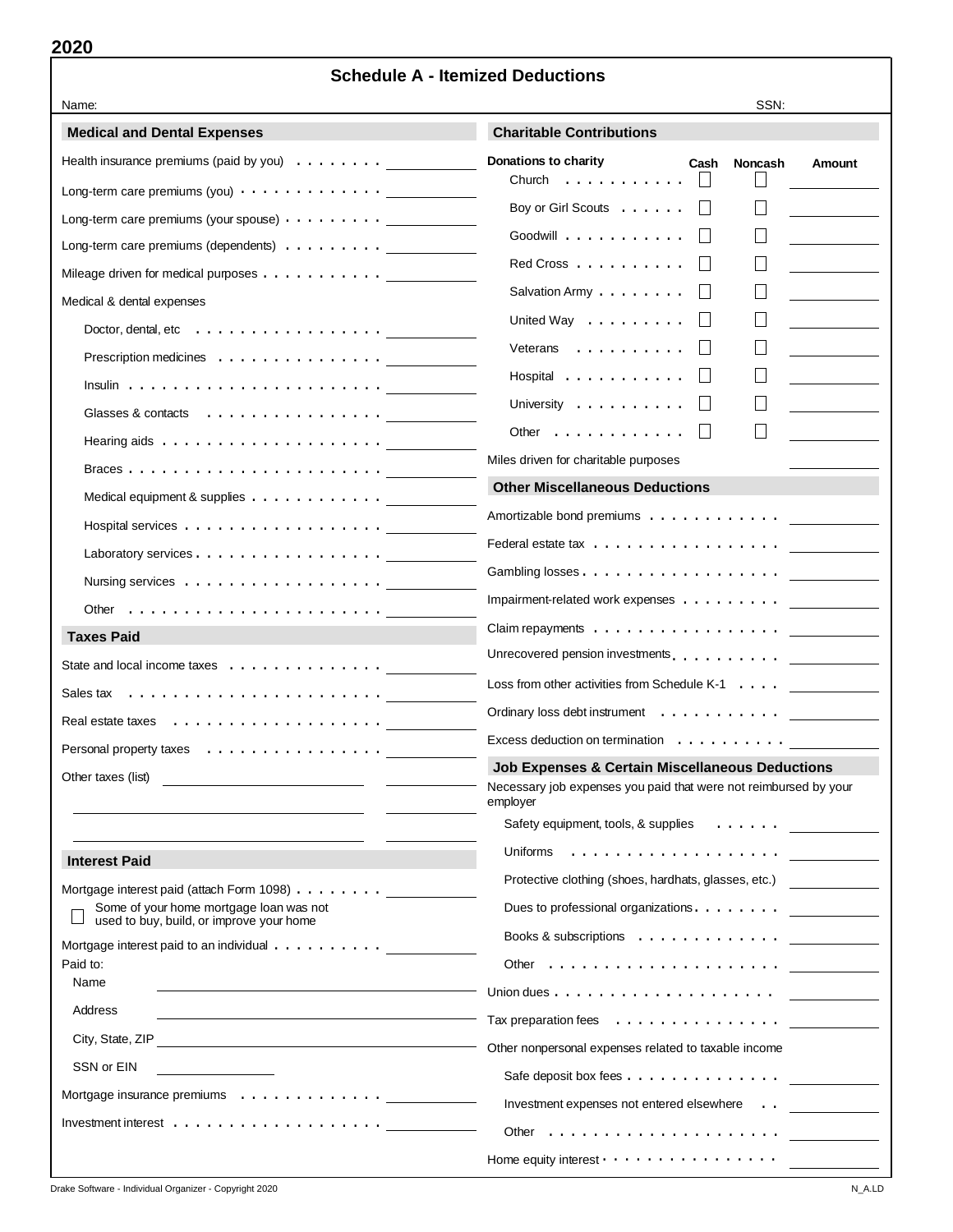| <b>Other Information</b>                                                                                                                                                                    |                                                                                                                    |                         |                                                         |  |
|---------------------------------------------------------------------------------------------------------------------------------------------------------------------------------------------|--------------------------------------------------------------------------------------------------------------------|-------------------------|---------------------------------------------------------|--|
| Name:                                                                                                                                                                                       |                                                                                                                    |                         | SSN:                                                    |  |
| <b>Mortgage Interest</b><br>Provide all copies of Form 1098                                                                                                                                 |                                                                                                                    |                         |                                                         |  |
|                                                                                                                                                                                             | Mortgage<br>interest                                                                                               | Mortgage<br>insurance   | <b>Real estate</b>                                      |  |
| Lender's name                                                                                                                                                                               | received                                                                                                           | premiums                | taxes paid                                              |  |
|                                                                                                                                                                                             |                                                                                                                    |                         |                                                         |  |
| <b>Employee Business Expenses</b>                                                                                                                                                           |                                                                                                                    |                         |                                                         |  |
| You are a qualified performing artist<br>You are a fee-based state or local government official<br>You are a disabled employee with impairment-related work expenses<br>You are a reservist | You are a member of the clergy<br>You used your personal vehicle for your job during 2020<br><b>NOT reimbursed</b> |                         |                                                         |  |
|                                                                                                                                                                                             | by your employer                                                                                                   |                         | Reimbursed by your employer<br>not included on your W-2 |  |
|                                                                                                                                                                                             |                                                                                                                    |                         |                                                         |  |
| Overnight business travel expenses<br>(Do not include meals & entertainment) $\cdots \cdots \cdots \cdots \cdots$                                                                           |                                                                                                                    |                         |                                                         |  |
| <b>Casualties and Thefts</b>                                                                                                                                                                |                                                                                                                    |                         |                                                         |  |
| FEMA code <u>_____________</u>                                                                                                                                                              | FEMA code ________________                                                                                         |                         |                                                         |  |
|                                                                                                                                                                                             |                                                                                                                    |                         |                                                         |  |
| Property location                                                                                                                                                                           | Property location                                                                                                  |                         | <u> 1980 - Jan Samuel Barbara, martin a</u>             |  |
|                                                                                                                                                                                             |                                                                                                                    |                         |                                                         |  |
|                                                                                                                                                                                             |                                                                                                                    |                         |                                                         |  |
| Cost of property damaged or stolen                                                                                                                                                          |                                                                                                                    |                         |                                                         |  |
|                                                                                                                                                                                             | Amount of damage                                                                                                   |                         |                                                         |  |
| Amount of damage <b>contained</b> and a model of damage                                                                                                                                     |                                                                                                                    | Insurance reimbursement |                                                         |  |